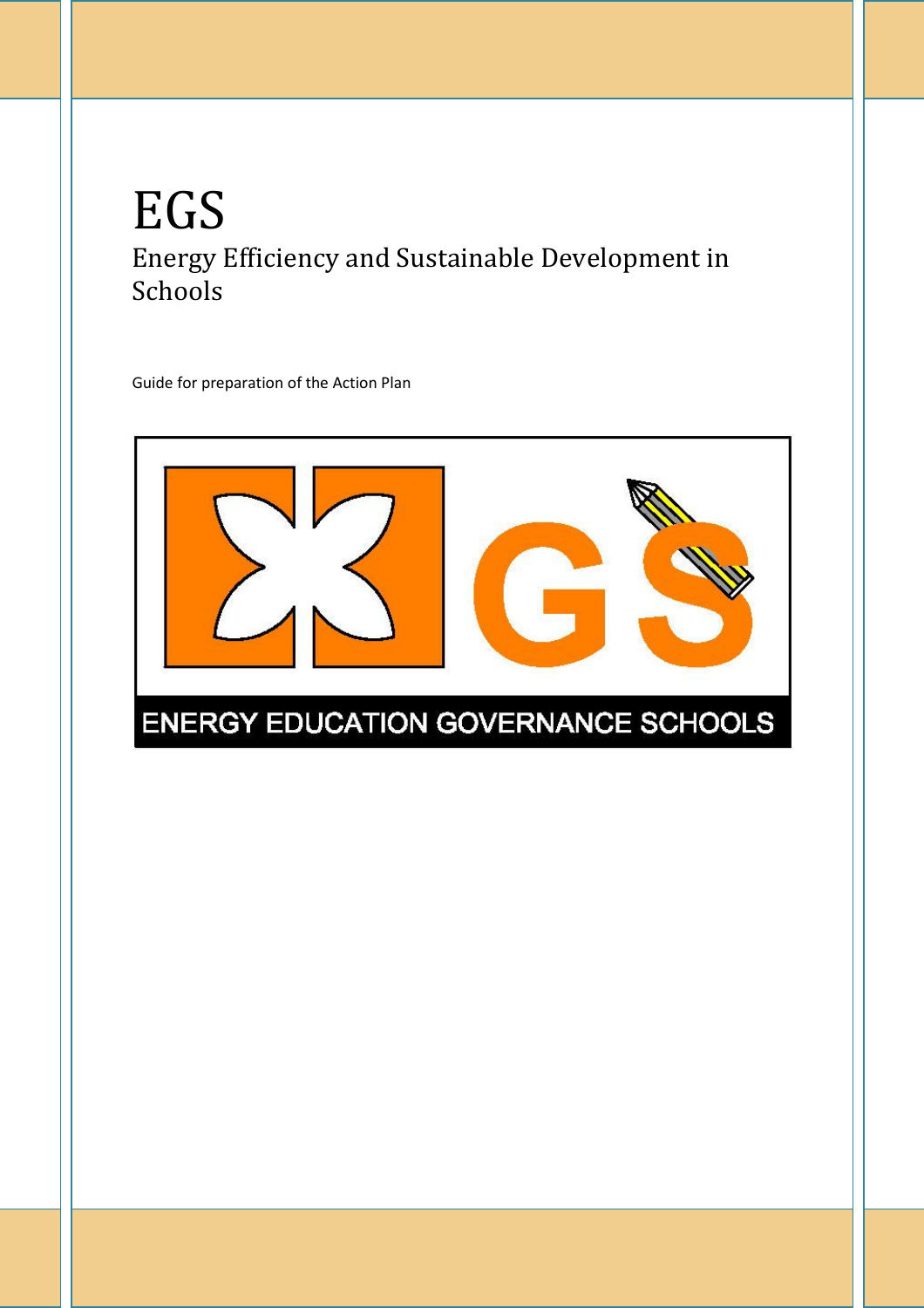

## 1. Introduction

This document is a guide for developing and implementing an action plan for energy efficiency in schools under the project "EGS - Energy Efficiency and Sustainable Development in Schools"The responsibility of Center for Business Initiatives Aguieira Beira - IEBA.

The Sustainable Development and, a fortiori, Energy Efficiency are "values" involving a constant work by the leaders of organizations (manufacturing companies, services, government agencies, schools, etc..) Since the requirements are always increasing as a function of framing environmental, technological and social, is not therefore compatible with stand alone.

With regard to energy efficiency is a consensus that depends both on technological and operational factors (organizational). In fact, it's not just a technology is more energy efficient that is guaranteed to improve facility performance. Actual conditions of operation and use of this technology are also determinants.

It is therefore essential to ensure that energy is used more efficiently, reducing energy losses and optimizing the conditions of acquisition and consumption. This requires a systematic approach. In this context, the implementation of a system power management is of great importance since it facilitates endogenization the concepts of sustainability and energy efficiency in the daily practices of an organization, as well as the need for its continued improvement.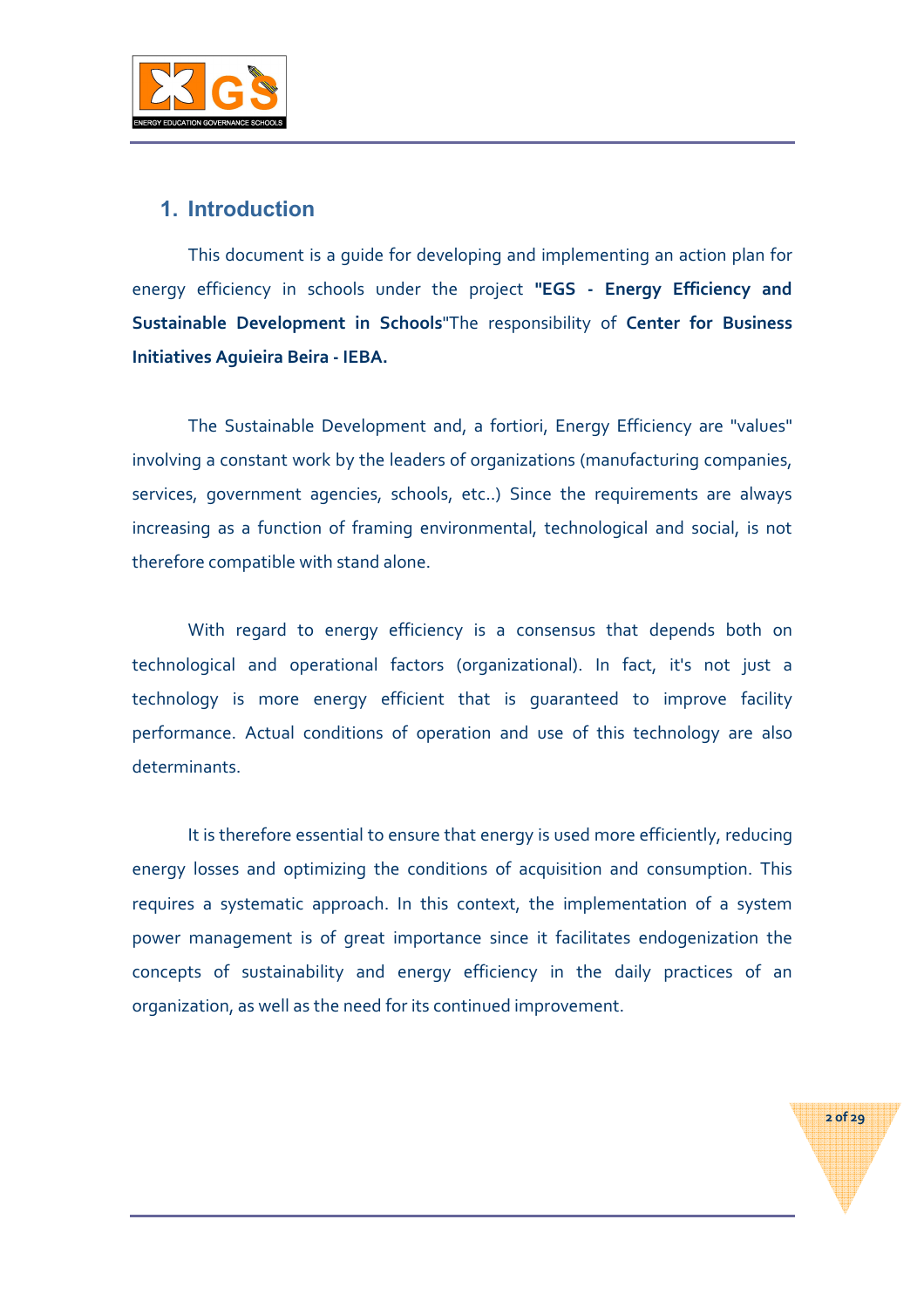

An energy management system should consist of the following components:

- $\triangleright$  an energy policy drawn up by the top management of the organization;
- $\triangleright$  a strategic plan that includes an energy measurement system and documentation management;
- $\triangleright$  a multi-disciplinary team responsible for implementing the various actions led by a manager - the manager of energy - which will report directly to top management;
- $\triangleright$  a set of procedures and guidelines related to various aspects of energy, since its purchase and consumption;
- $\triangleright$  a manual power management, to ensure consistency in the various activities related to energy management and efficiency;
- $\triangleright$  indicators of "energy performance" to assess the evolution of the organization in the context of energy management and energy efficiency;

3 of 29

 $\triangleright$  rules for the dissemination of the results over time.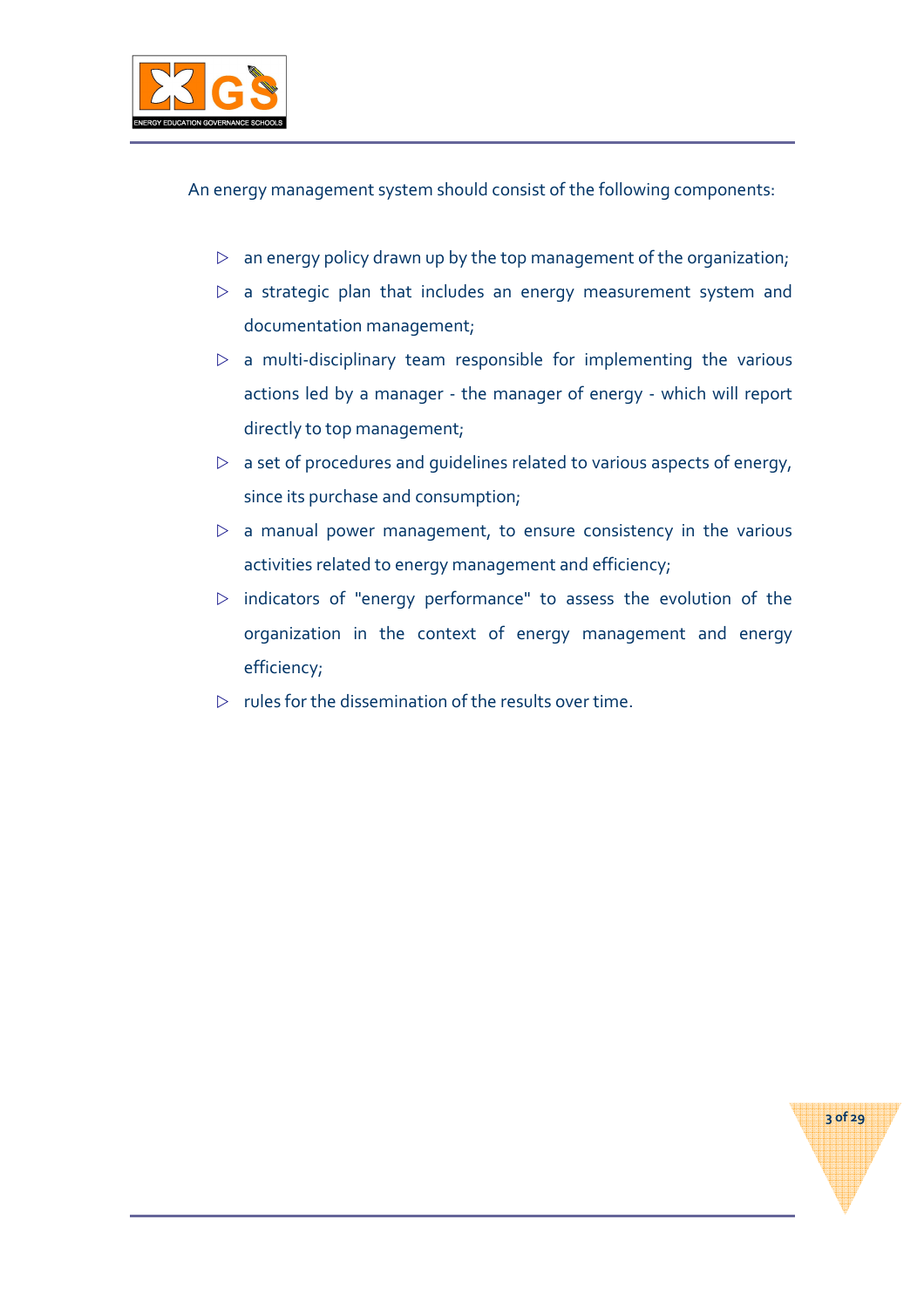



4 of 29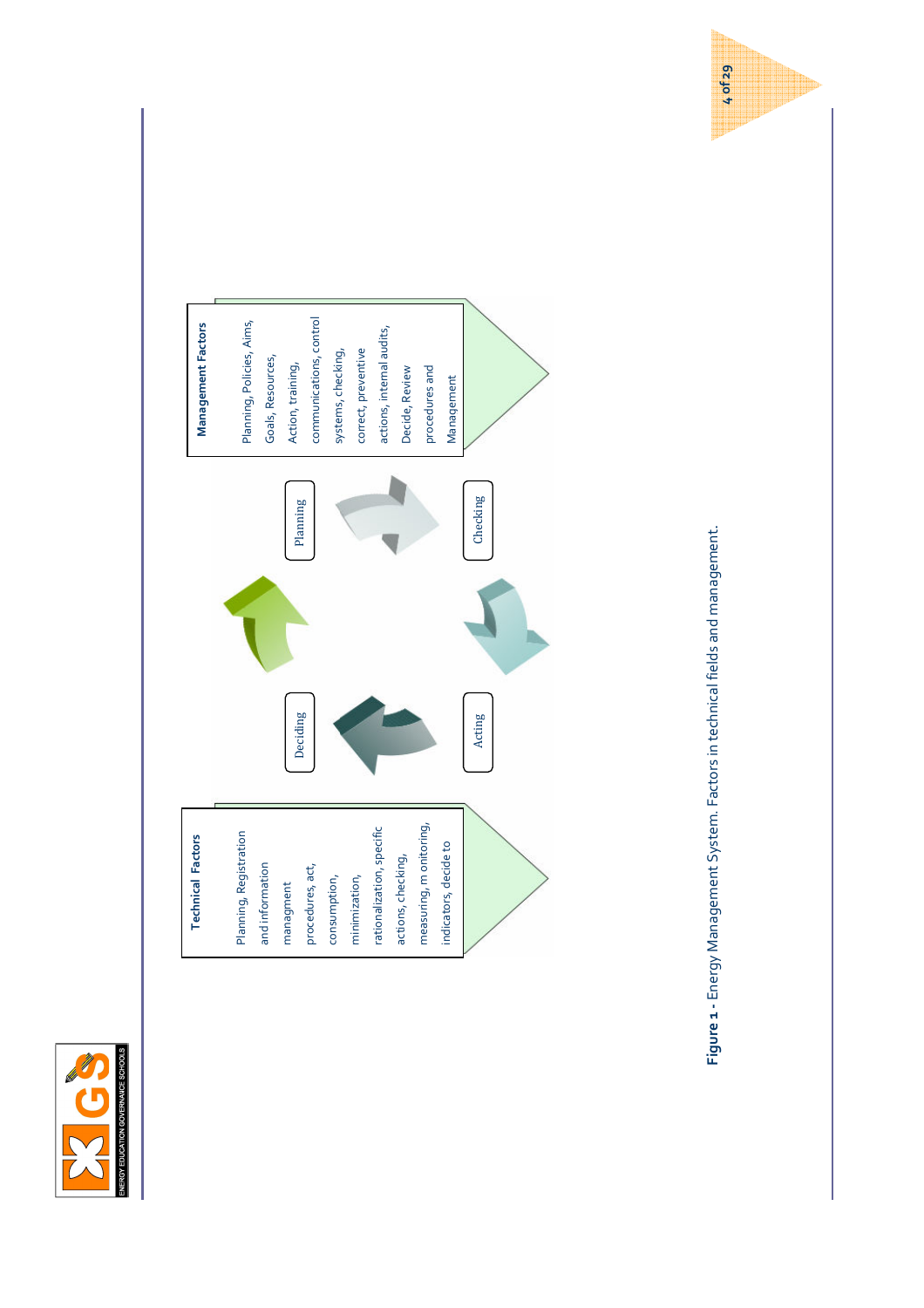

In the scheme of Figure 1 shows the division between technical fields and management (organizational), the various aspects of the system power management.

The implementation of a system power management is a process whose complexity depends on the nature of the facility and organizational entity itself. The following figure shows the various steps that can be the implementation, divided into four phases:

- the first phase of planning, which aims at preparing the various aspects of system implementation;
- $\rightarrow$  the second, which corresponds to the operational implementation of the procedures previously established and designated to be dai action stage;
- $\rightarrow$  the third, which corresponds to the work of verifying the results and, finally;
- $\rightarrow$  the fourth and final phase of the correction of discrepancies and adoption of corrective measures.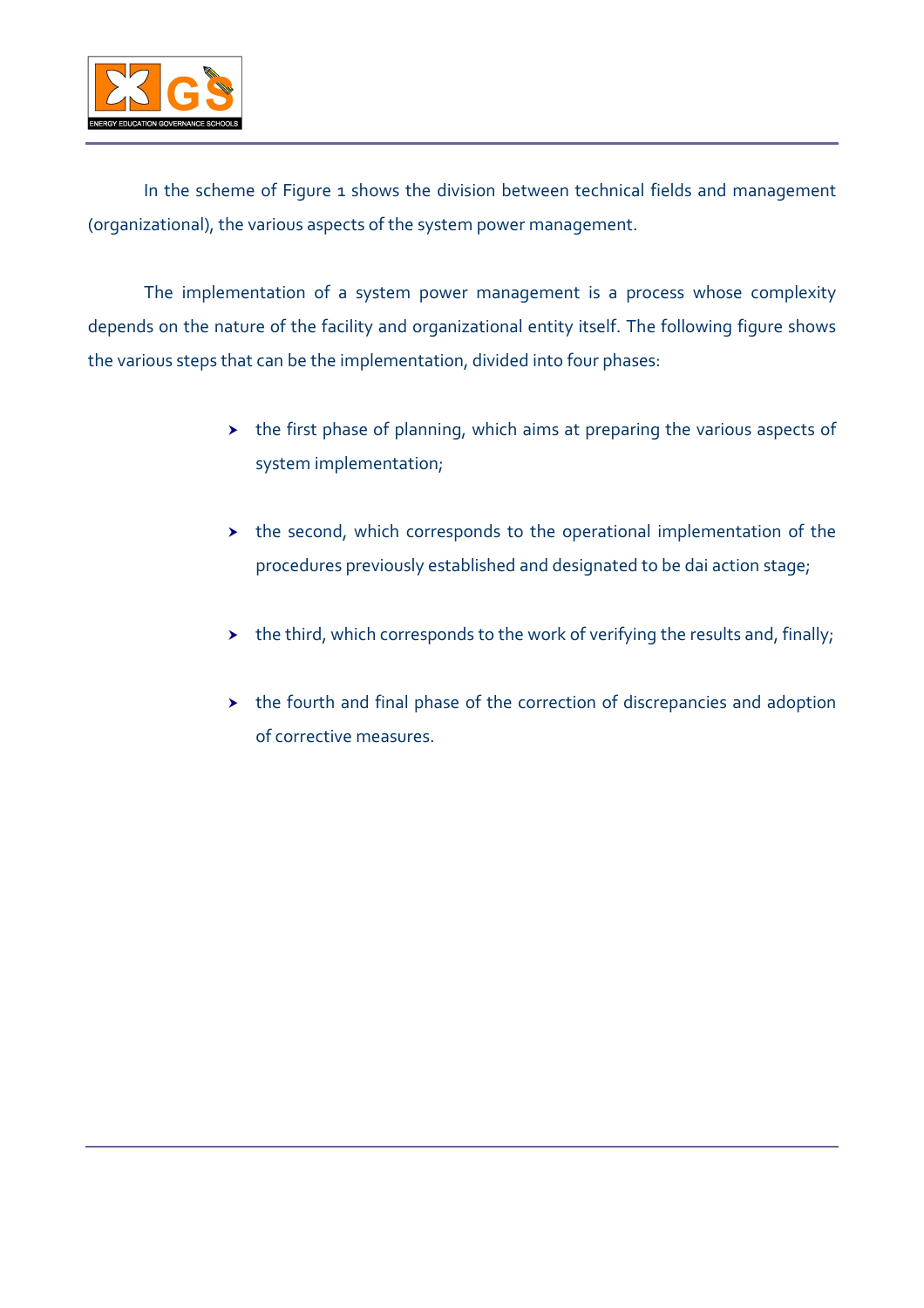

#### Implementation the System of Energy Management



Figure 2 - Steps in implementing an energy management system.

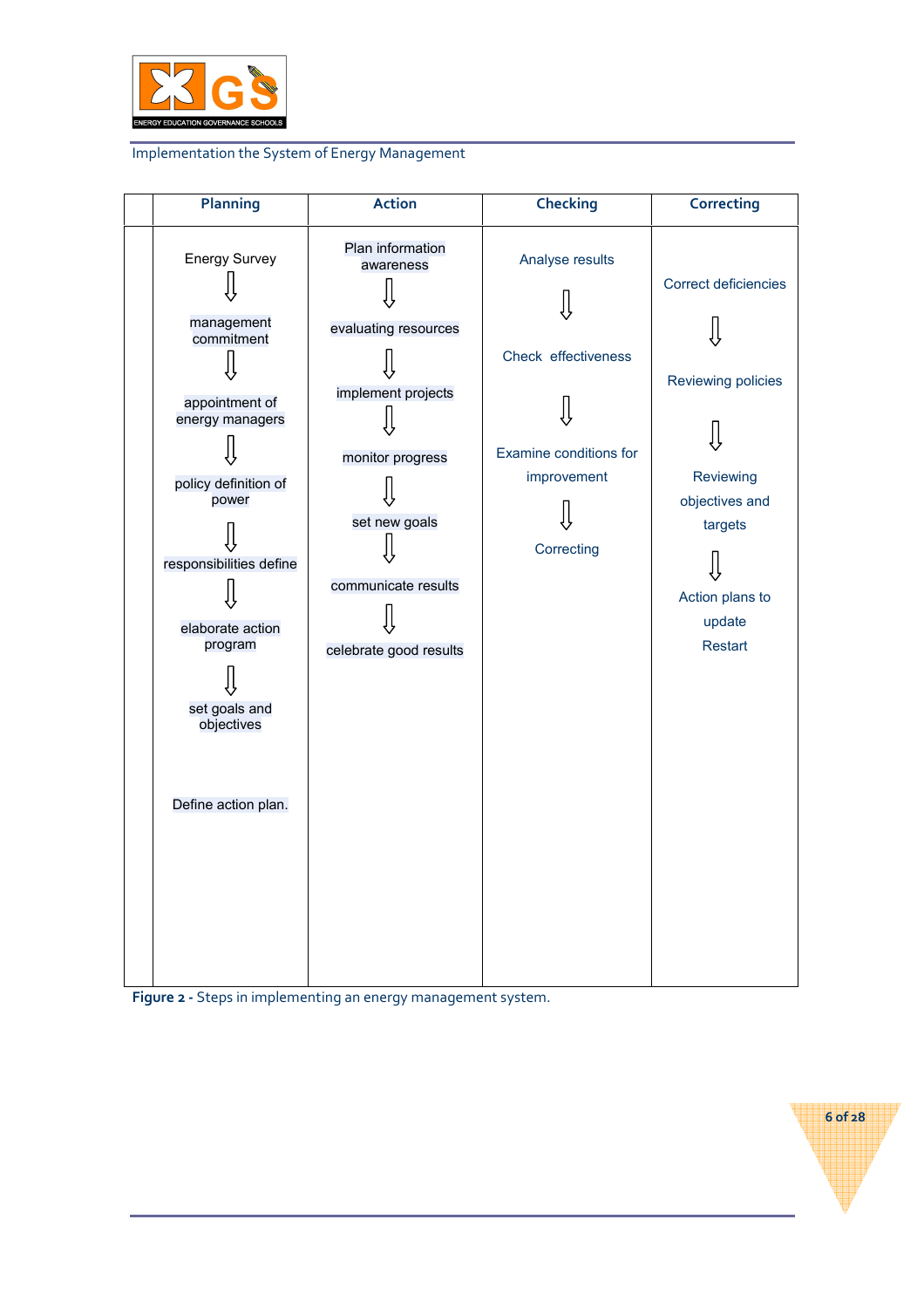

# 2. Action Plan. Assumptions

The action plan recommended for this project was developed based on the fundamentals of energy management systems, presented briefly in the previous chapter. The specifics of the educational and organizational structure, beyond the information gathered in visits.

The dynamics that implementing any system for energy efficiency requires justifies the involvement of top management of the school as well as a proper policy of publicizing the plan and its work.

However, it is noted that due to the dynamics of such organizations, those responsible for plan on energy efficiency should take a more pro-active in raising awareness both of her own top management wants from the other elements that belong to the organization.

The proposed plan consists of five phases, presented in the following figure, and the main results.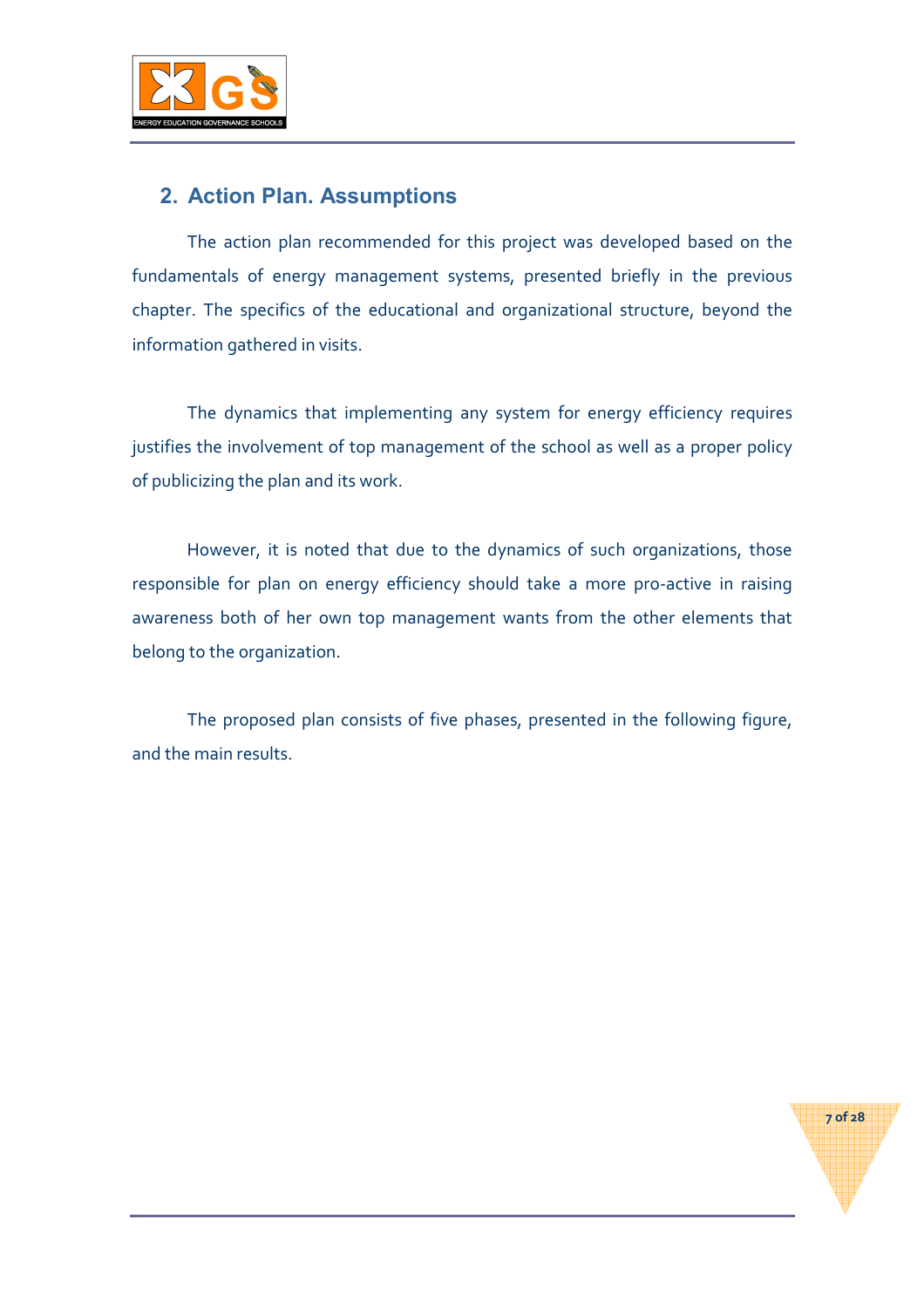



Figure 3 - Phases of the rationalization plan. Figure 3 - Phases of the rationalization plan.

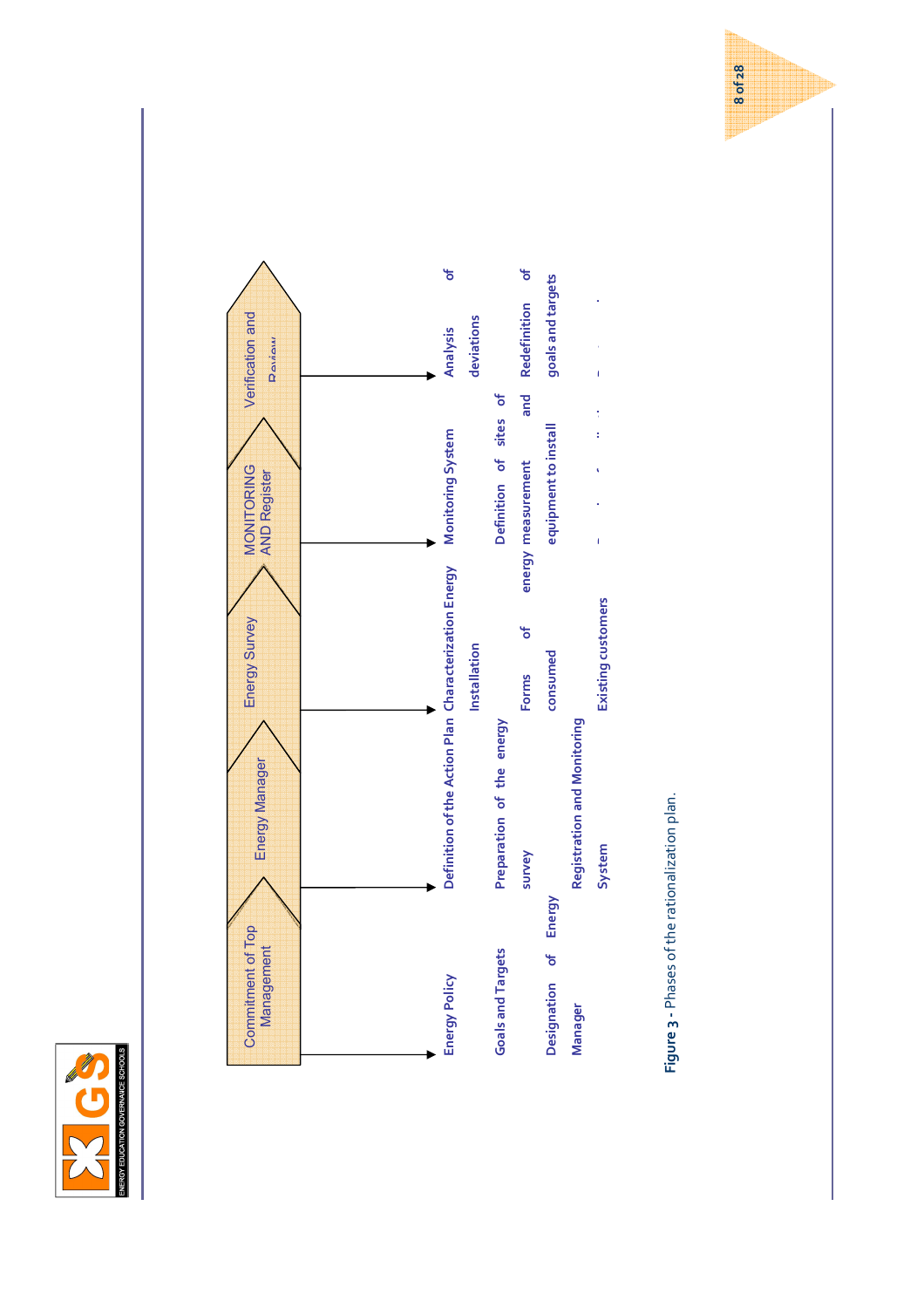

# 3. Action Plan

## 3.1 Commitment of Top Management

As for the management of various resources, material and financial resources available in an organization and establishing it is important that top management take and disclose its objectives regarding the use and consumption.

Should adopt an energy policy that reflects your vision, the medium and long term, the energy performance of the organization, establish goals and objectives, specific and measurable, in relation to how energy should be used. Initially it is permissible to be drafted a "declaration of intent" to allow a endogeneisation the various aspects and factors related to energy use and its management in the organization.

 The way the top management announces energy policy or intention is important to ensure a significant impact across the organization's structure, since it is essential to mobilize all employees. Thus, this disclosure must be clear and accessible to all.

Another important factor for evidence of involvement of top management is the designation of an official to ensure compliance with what is advocated in energy policy or statement of intent - the energy manager. In addition to his responsibilities should be well known and their consistency in hierarchical organization. In many cases, the energy manager can create a team, which will also see their skills publicized.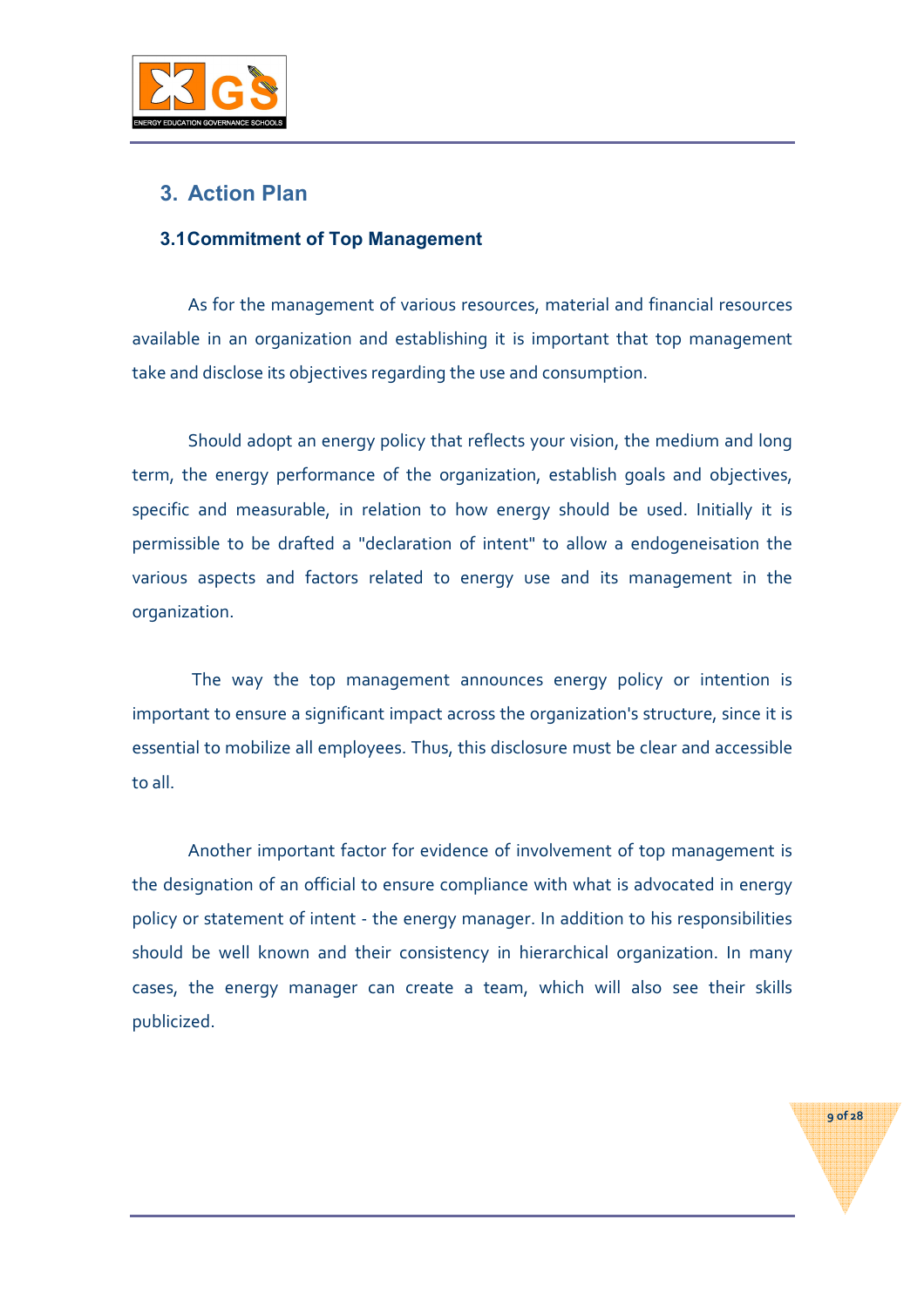

## EGS project

In the case of schools the declaration of an energy policy may not be feasible at first. One should therefore adopt a "Declaration of Intent

The top management should be involved directly in the time of evaluation results at the end of a period of work, contributing to the analysis of possible gaps and establish new goals and objectives, if necessary.

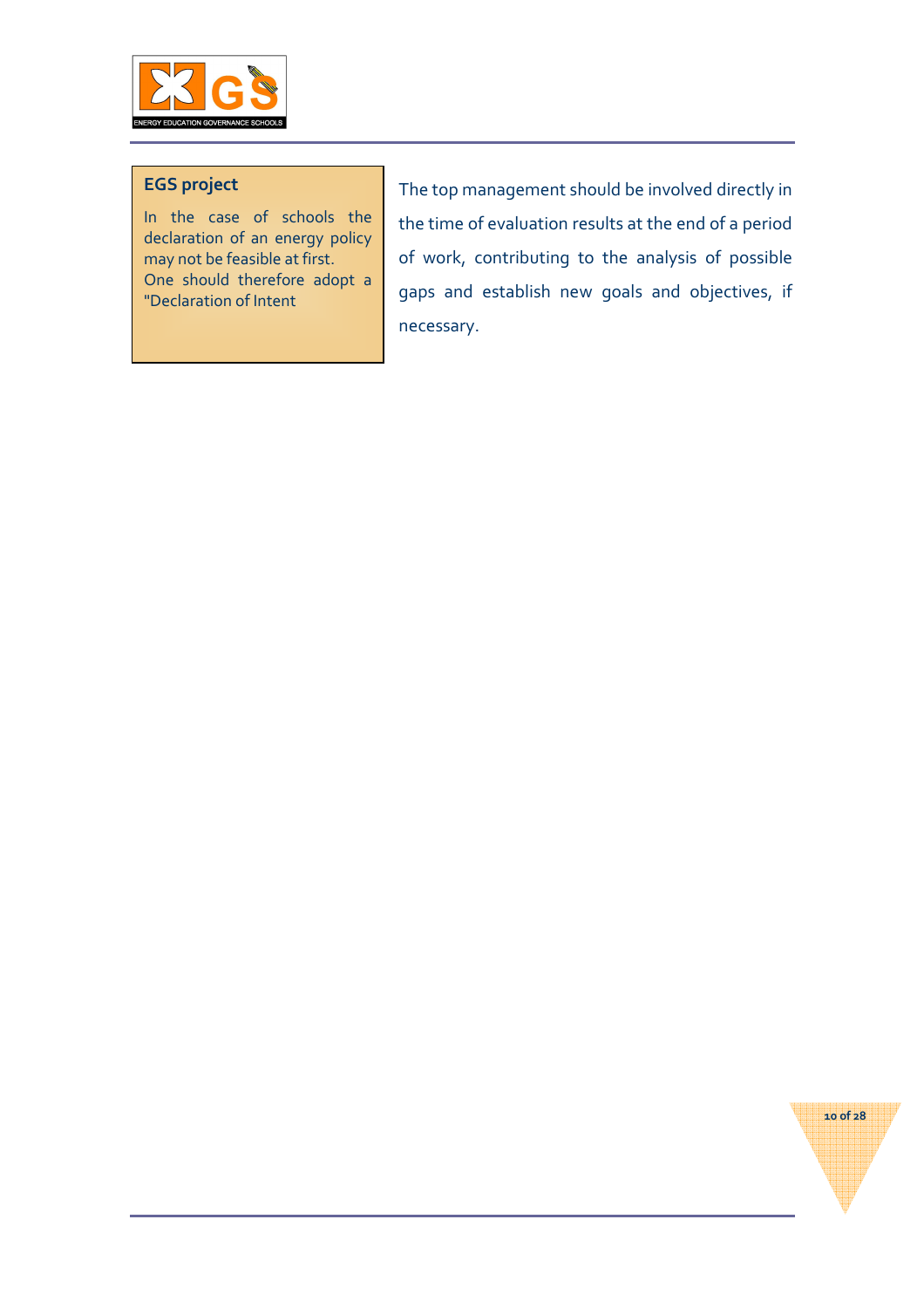

## 3.2 The Energy Manager

 The energy manager has the task to develop an action plan to ensure compliance with energy policy. Should be someone with expertise in the area and with easy access to management in order to more easily be able to present and justify investments and other actions needed.

 The energy manager has a key role in the organization's efforts with regard to the rationalization of consumption and energy efficiency management. You should have a daily concern with energy costs and how energy is consumed in the company in order to more easily find solutions that lead to improved energy performance.

 It is the responsibility of the power manager to know with accuracy the reasons of energy consumption in the company, and how it is consumed and costs. It is also your responsibility to draw up an annual plan of power should be defined the objectives and targets and means.

The functions of the energy manager will be more easier it is facilitated when their access to top-level decision, thus allowing it to influence directly.

#### EGS project

We recommend the creation of a working team, whose primary concern is the performance of the lift system and energy monitoring and recording.

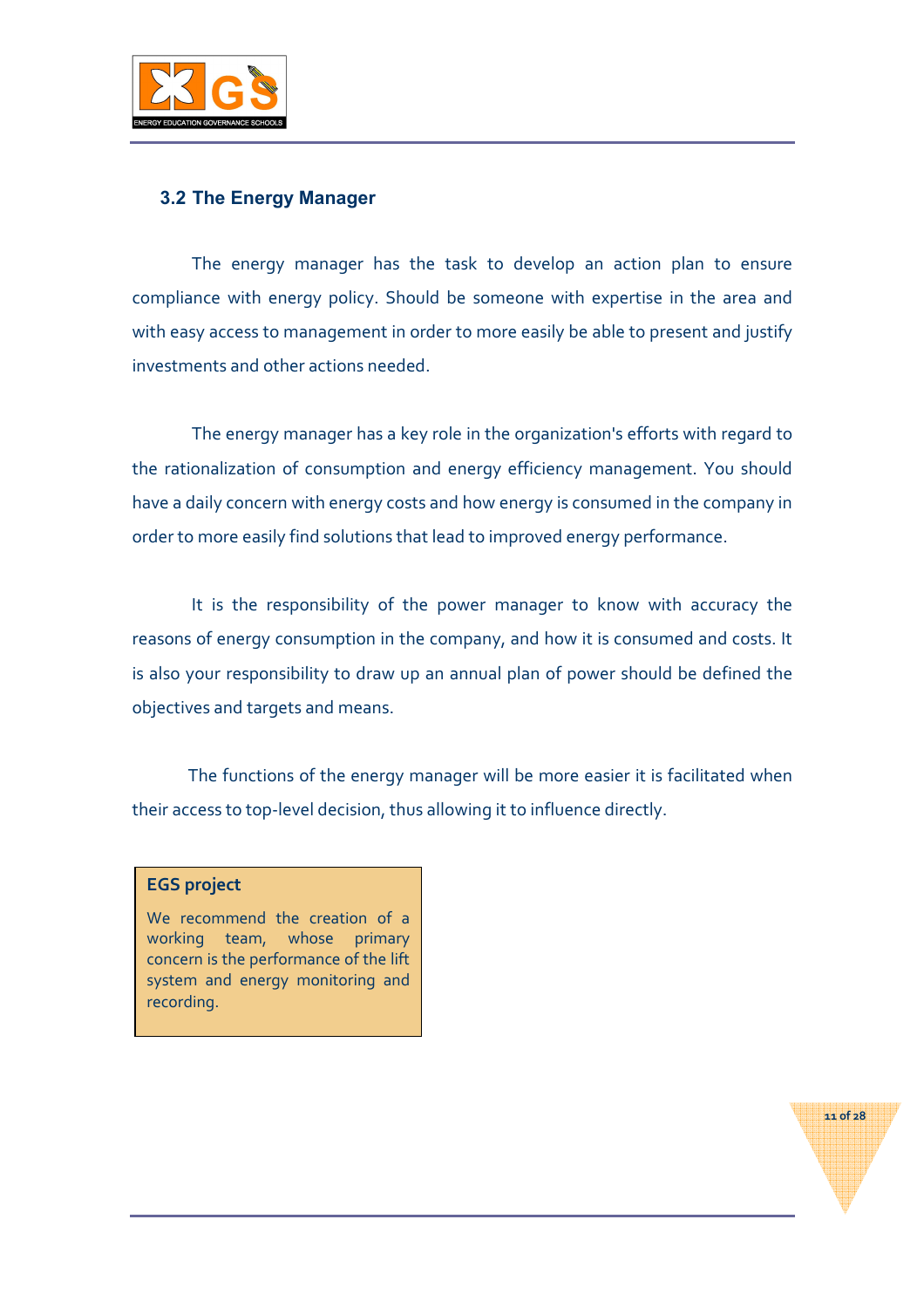

## 3.3 Energy Survey

 The completion of an energy audit or survey of a facility, should match the first step of implementing a plan for energy efficiency. In the first case, it is an instrument of an operational nature that provides information on the installation, including:

- o quantify the overall energy consumption of an organization, department or section;
- o identify forms of energy consumed in the organization, department or section in question;
- o existing consumers and their characteristics in the context of energy);
- o flows and energy transformations that occur at the facility;
- o relate the power consumption with the activity of the organization;
- o evaluate the effect of energy use have been implemented.

 With the completion of the survey will be possible to know the energy flow "energy" of the organization, department or section, which is essential for a proper energy management.

 In situations where the energy survey is conducted for the first time, its sensitizing potential is high, since it can lead to awareness on the part of the senior, the energy situation of the organization. This awareness is essential to ensure the implementation of the plan for energy efficiency.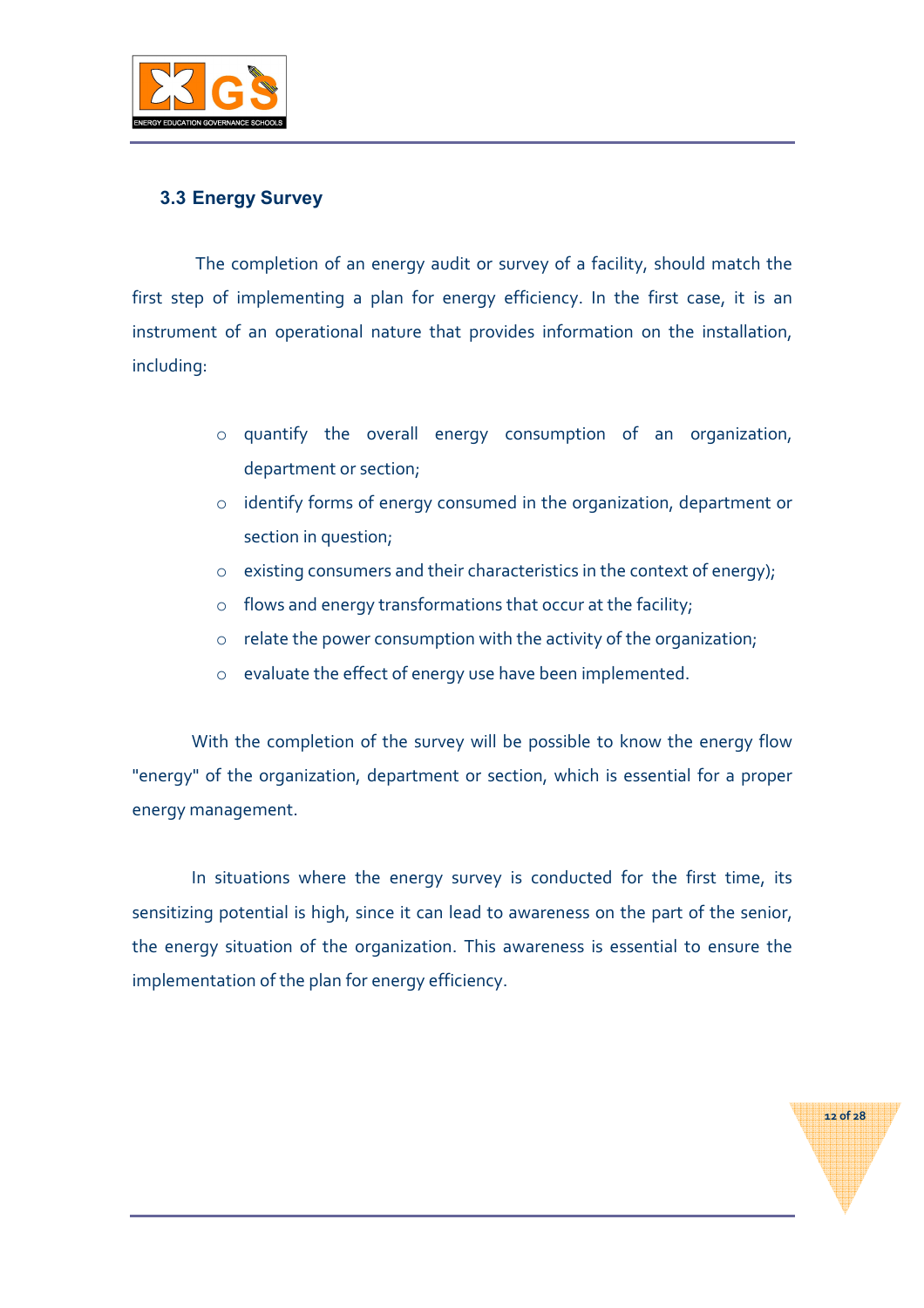

 Where management practices are already made endogenous energy in the organization, raising energy is assumed as an operational tool of great value, since it allows, expeditiously, to assess the energy performance of the organization, department or section and to evaluate the effect of any corrective actions or, finally, highlight the need for adoption of such measures.

 It is considered of interest to note that the energy survey is a different instrument from an energy audit. The energy audit is designed to perform a detailed examination of the conditions of energy use in the organization, department or section in order to be able to develop their energy and mass balances.

 Thus, besides the identification of forms of energy consumed is necessary to identify and characterize the processes of energy transformation. Thus we can quantify the energy losses and to define the minimization and energy recovery. It is, therefore, a task more demanding of information needed, often only possible with the measurements of the field, and more expensive.

 However, to ensure an adequate power to carry out energy audits is essential, although it can be done at a lower frequency than in the case of the lifting power. Performing the energy audit should result in a rationalization plan and its implementation program.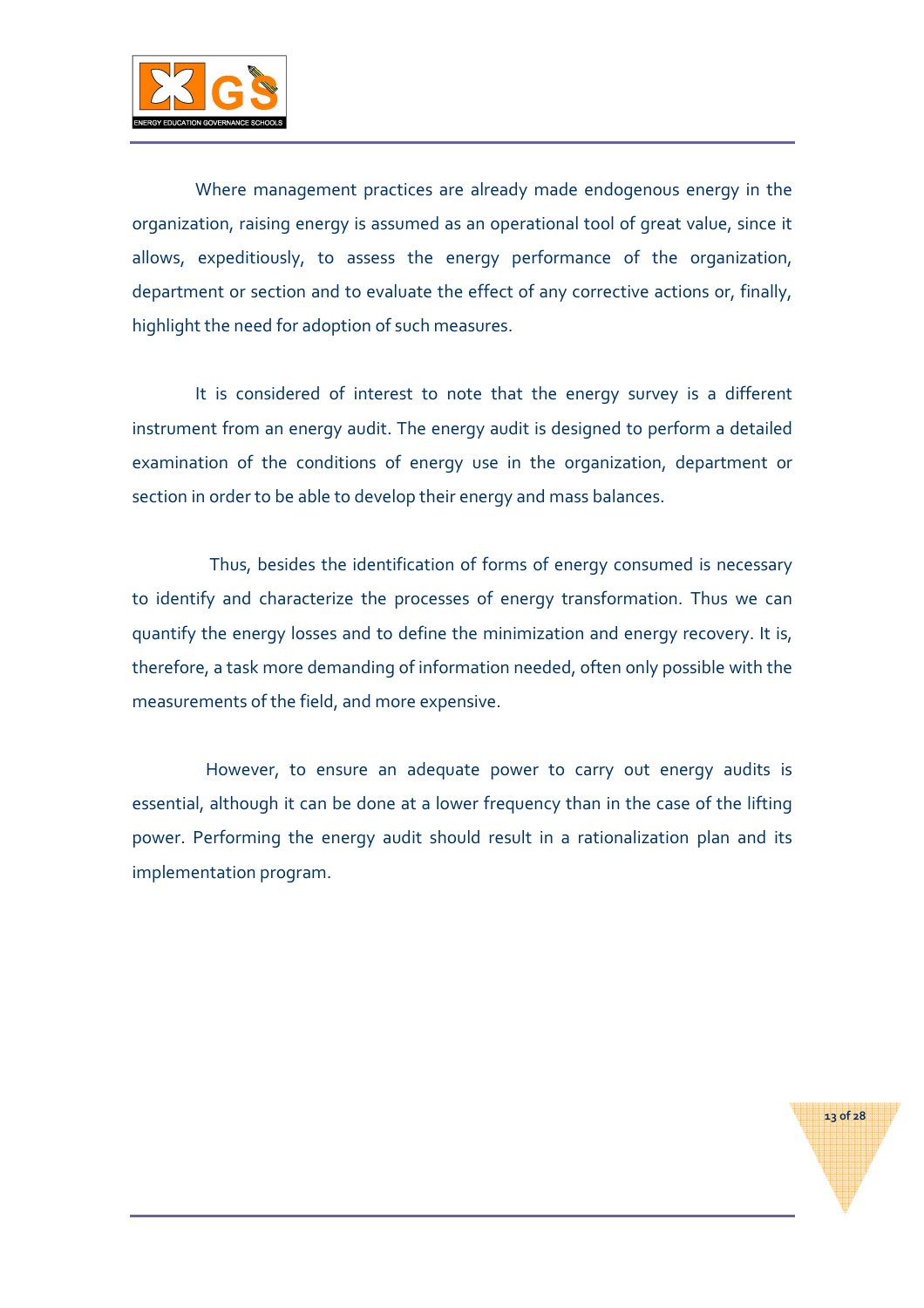

 In the legal domain, the companies considered energy-intensive, are required to perform an energy audit every five years<sup>1</sup>. The technicians responsible for conducting audits must be accredited by the Directorate General of Geology and Energy, according to the company's economic activity.

#### Step 1 - Identification and quantification of energy consumption

In this step should be identified as forms of energy consumed, for example, electric power, natural gas, propane, diesel, etc.., And quantified their consumption. In the case of supplies on which there are different types / levels of supply (in case of electricity and gas) consumption should be recorded for different periods or steps.

In some cases there may be partial energy meters, ie by department, section, or consumer. This information is valuable since it allows for more detail on the characterization of energy consumption and the (s) consumer (s) member (s). The information should be systematized, for example, through a table.

The determination of consumption must be made for the same period of time and energy for the same unit, thus allowing comparison between the various forms of energy consumed. With these data it is also possible to prepare consumption structure installation, ie, the determination, in percentage terms, the consumption of various energy sources used.

14 of 28

<sup>1</sup> Decree-Law No. 52/82 of February 26 and Ordinance No. 359/82 of 7 April

 $\overline{a}$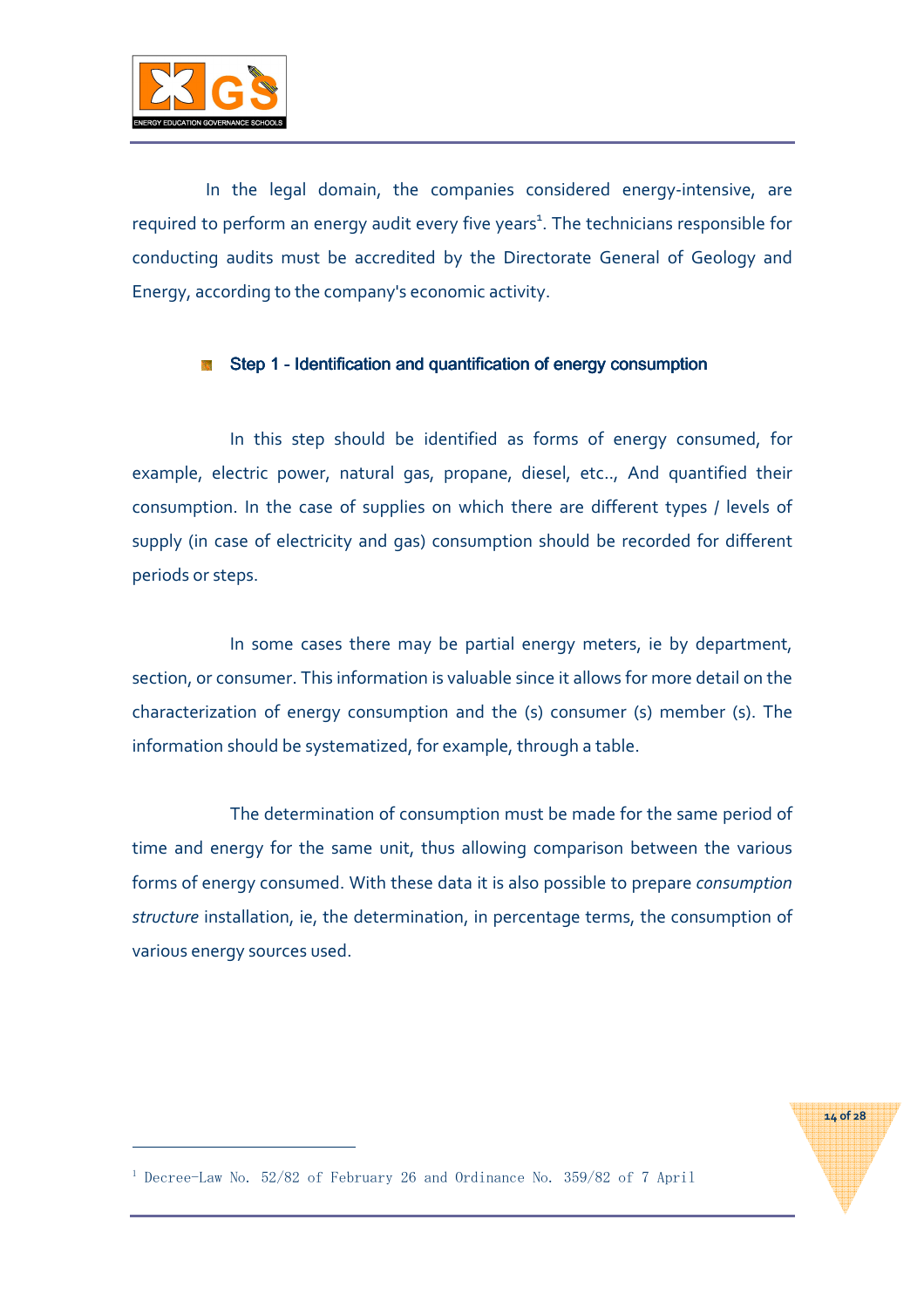

The energy unit most often used to express the consumption of various forms of energy is Tonne of oil equivalent - toe.

The toe is a unit of energy defined as the amount of heat released by burning one ton of crude oil, whose composition results from the mixture of crude oils with different origins. On average a toe corresponds to 42 billion joules or 42×106 J.

Since the composition of crude oil considered for the establishment of the toe can vary the offsets for other forms of energy may also vary. The following table shows the inputs used for the conversion in the case of the most common units in accordance with Order No. 17313/2008 of June 26. (For more information http://www.adene.pt).

The table below provides an example for the recording of information in this step.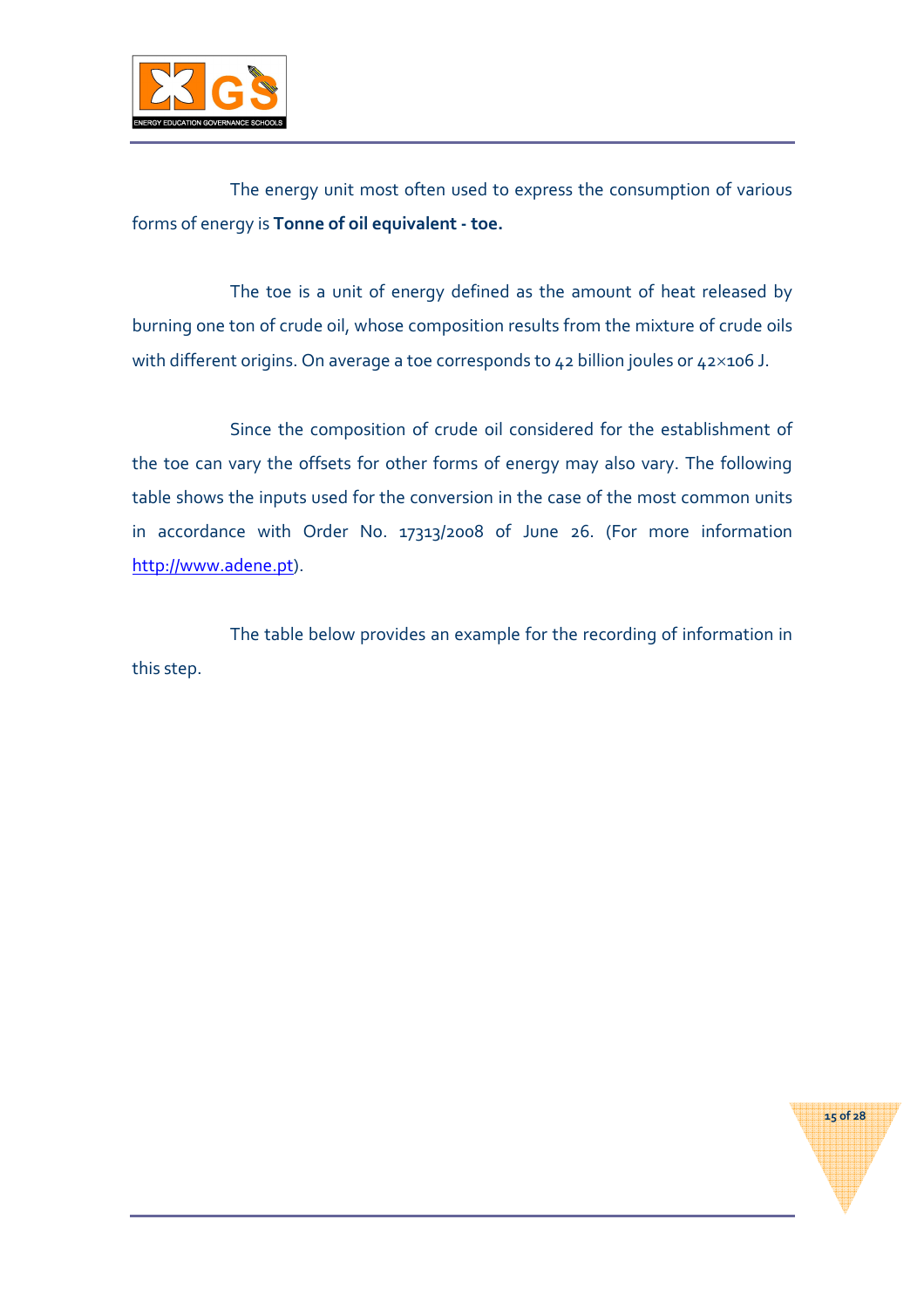

|  |  | Table 1 - Table type for recording the quantities of energy consumed in a facility |
|--|--|------------------------------------------------------------------------------------|
|  |  |                                                                                    |

|                            |             | <b>Global Energy Consumption</b> |            |       |  |  |  |
|----------------------------|-------------|----------------------------------|------------|-------|--|--|--|
| Name of entity             | Year        |                                  | Period     |       |  |  |  |
|                            | Local       |                                  |            |       |  |  |  |
| F. Energy                  | Value       | Value (toe)                      | % Of total | Resp. |  |  |  |
|                            |             |                                  |            |       |  |  |  |
|                            |             |                                  |            |       |  |  |  |
|                            |             |                                  |            |       |  |  |  |
|                            |             |                                  |            |       |  |  |  |
|                            |             |                                  |            |       |  |  |  |
|                            |             |                                  |            |       |  |  |  |
|                            |             |                                  |            |       |  |  |  |
|                            |             |                                  |            |       |  |  |  |
|                            |             |                                  |            |       |  |  |  |
|                            |             |                                  |            |       |  |  |  |
|                            |             |                                  |            |       |  |  |  |
| <b>Global observations</b> |             |                                  |            |       |  |  |  |
|                            |             |                                  |            |       |  |  |  |
|                            |             |                                  |            |       |  |  |  |
|                            |             |                                  |            |       |  |  |  |
|                            |             |                                  |            |       |  |  |  |
|                            |             |                                  |            |       |  |  |  |
| Reviewed by                | <b>Date</b> |                                  |            |       |  |  |  |

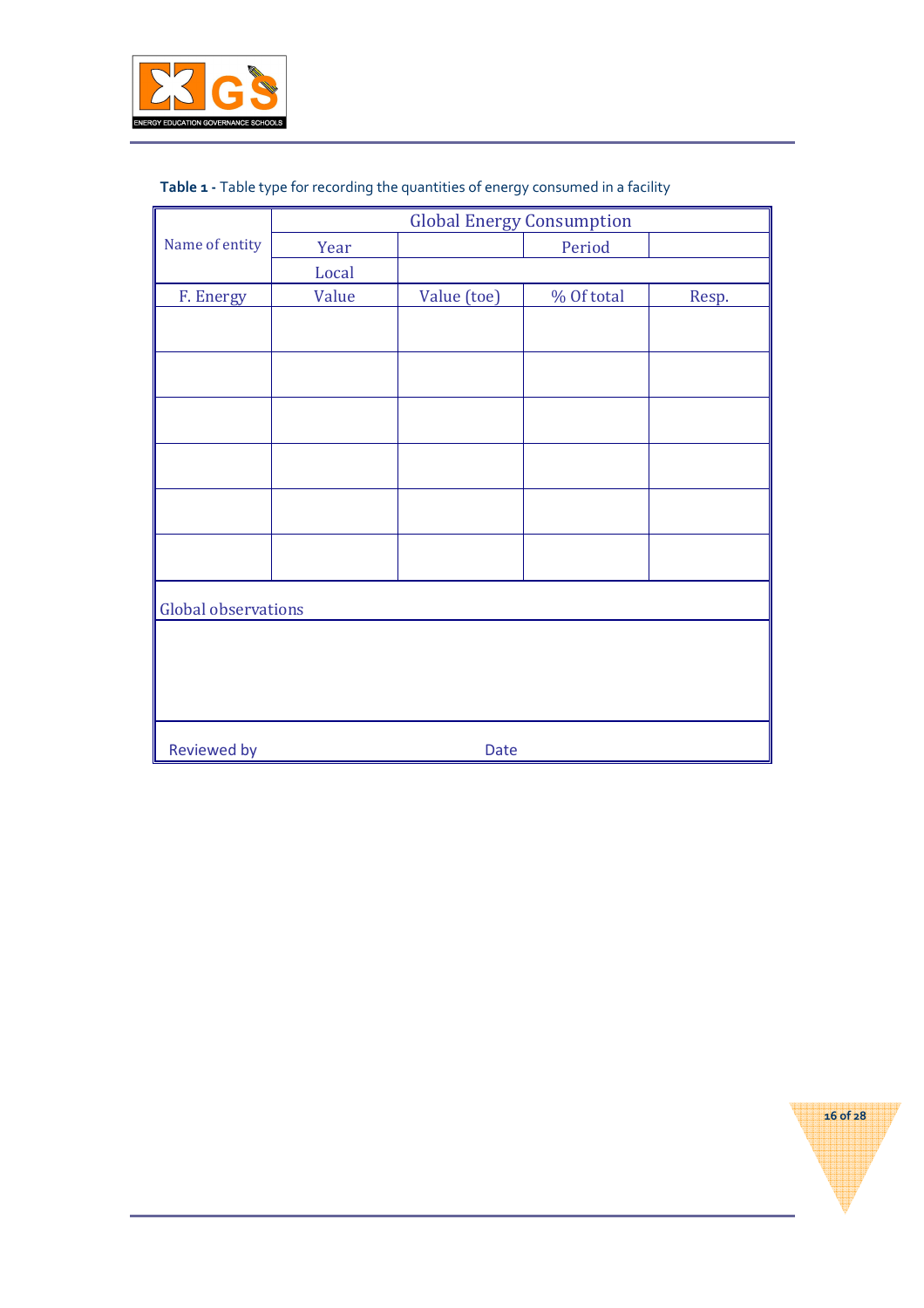

#### Step 2 - Identification of Customers

At this stage must be identified several existing customers on the premises, their characteristics in terms of energy, operating system and operating conditions, namely that the variable that induces the energy they consume. These factors should be listed and linked to the activity of the organization.

The registration of consumers can be made based on its type, its place of consumption, or even by the factors outlined above. Neither form of registration exclusive. In fact, the creation of a registration system that allows consumers to index as a function of several variables is important to further facilitate the understanding of energy flows in existing facilities.

The written record of the operation of a type of consumer or consumers and their impact on energy consumption is important for assessing the adequacy of pricing options. Moreover, his analysis will identify measures leading to diversion, reducing or minimizing consumption.

The systematization of the information obtained in this part of the survey depends on whether the energy level of detail of data obtained either from the "group" of consumers who may have made. In many situations it is common to systematize the information pertaining to consumers, according to the area or department of the company, as shown in the figure.

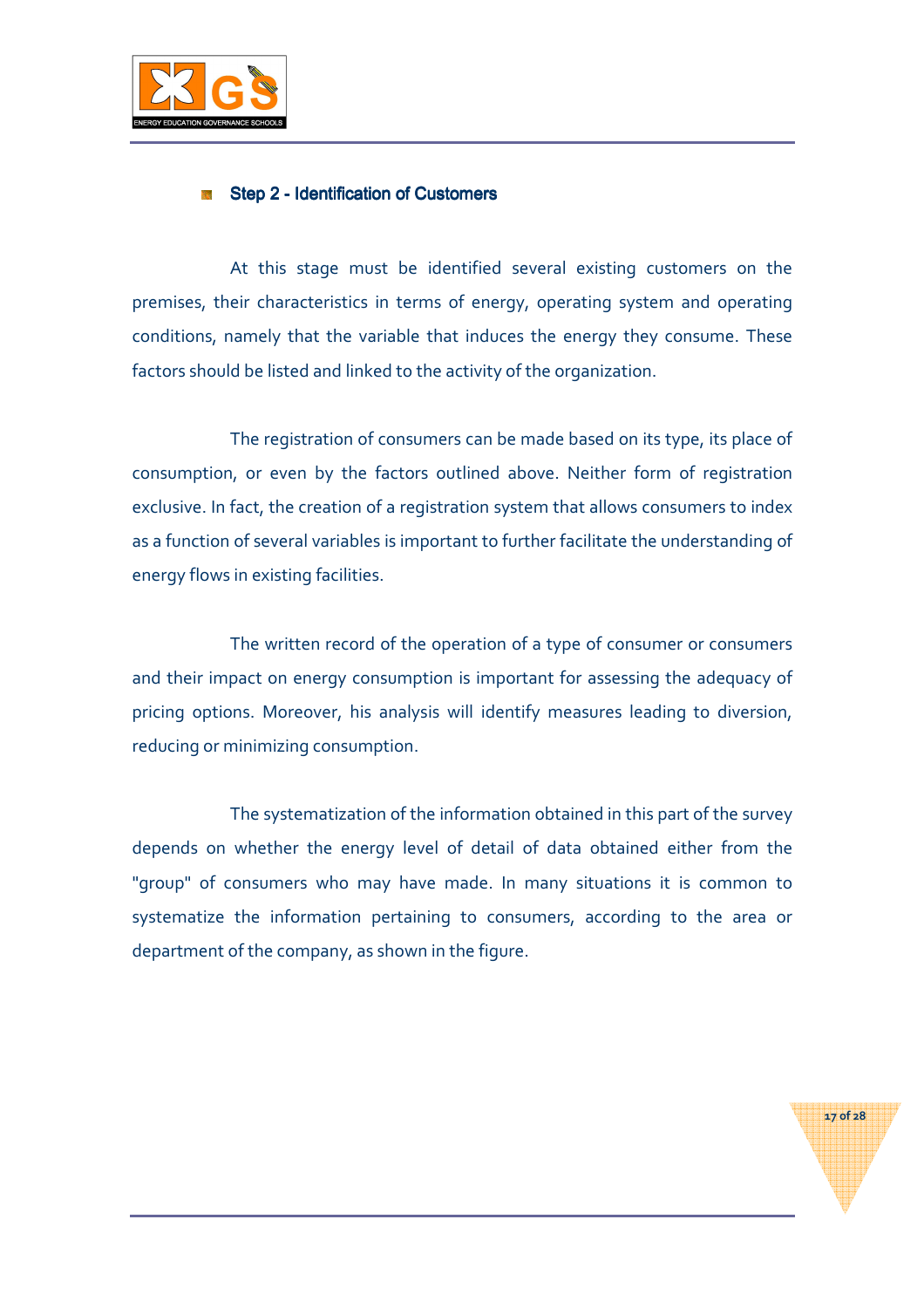

At this stage of the lifting power is also important to characterize the organization of production, that is, why is power consumption. If in the case of secondary sector entities to characterize the production is something common in the case of the tertiary sector this may not occur.

In this sector organizations and within an energy audit or survey the number of service hours, the m2 or m3 occupied or even number of services are ways of accounting for production.

Similarly to the characterization of energy consumption information relating to consumers and the production of the organization should be systematized on suitable media. The following tables represent two examples of how to do this systematically.

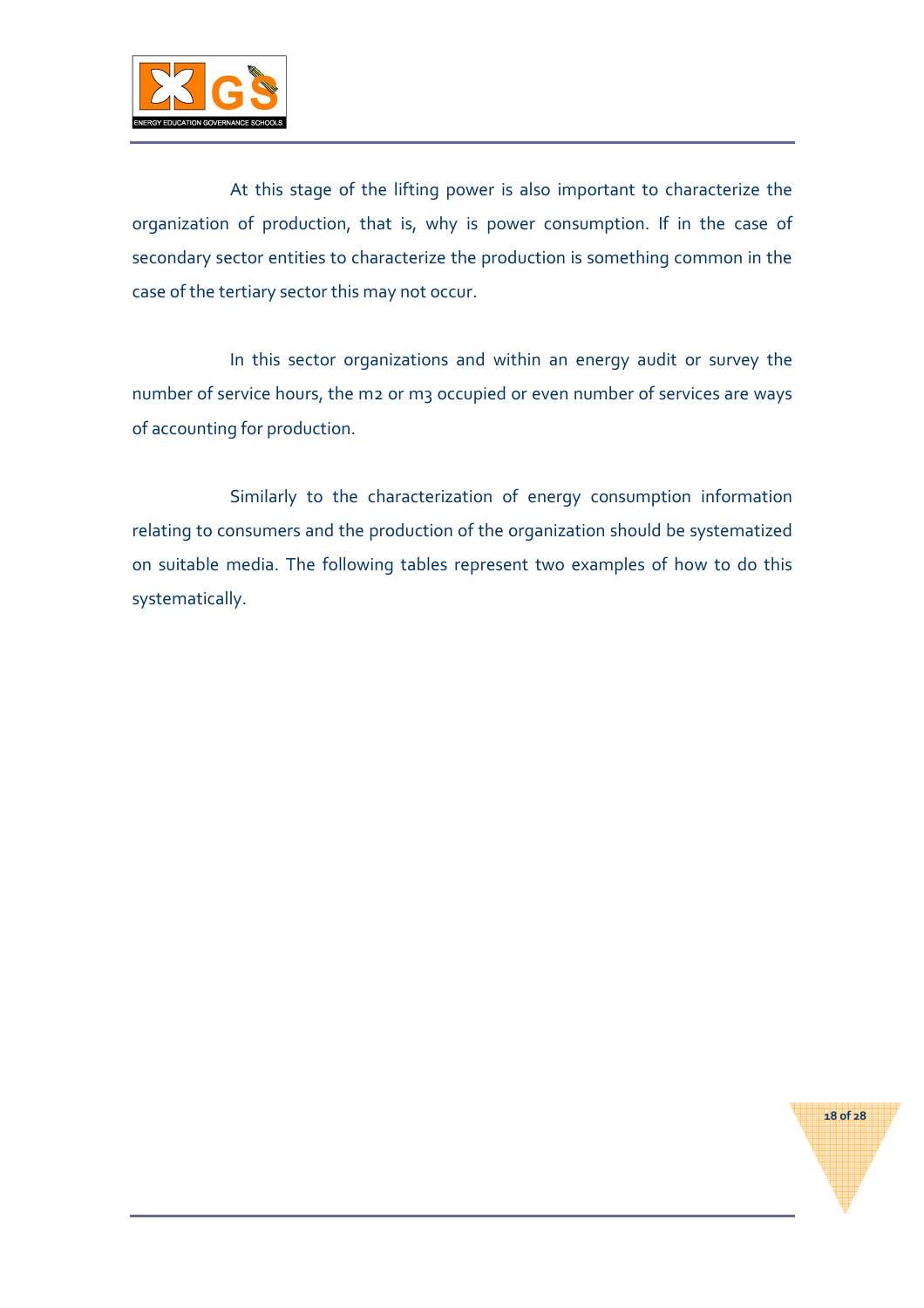

Table 2 - Table type for the registration of consumers, their characteristics and areas of influence Table 2 - Table type for the registration of consumers, their characteristics and areas of influence

|                            |     |          |                   |                                                  |       |                       | <b>Energy Management System</b> |                        |          |
|----------------------------|-----|----------|-------------------|--------------------------------------------------|-------|-----------------------|---------------------------------|------------------------|----------|
| Name of entity             |     |          |                   | Identification and characterization of consumers |       |                       |                                 |                        |          |
| Designation                | No. | Function | Catchment<br>area | Pot. (KW)                                        | hours | hours<br>No. of Total | Expected<br>(kWh)<br>Cons.      | (KWh)<br>Cons.<br>real | Sis. Med |
|                            |     |          |                   |                                                  |       |                       |                                 |                        |          |
|                            |     |          |                   |                                                  |       |                       |                                 |                        |          |
|                            |     |          |                   |                                                  |       |                       |                                 |                        |          |
|                            |     |          |                   |                                                  |       |                       |                                 |                        |          |
|                            |     |          |                   |                                                  |       |                       |                                 |                        |          |
|                            |     |          |                   |                                                  |       |                       |                                 |                        |          |
|                            |     |          |                   |                                                  |       |                       |                                 |                        |          |
| Global observations        |     |          |                   |                                                  |       |                       |                                 |                        |          |
|                            |     |          |                   |                                                  |       |                       |                                 |                        |          |
| Reviewed<br>$\overline{b}$ |     |          | Date              |                                                  |       |                       |                                 |                        |          |

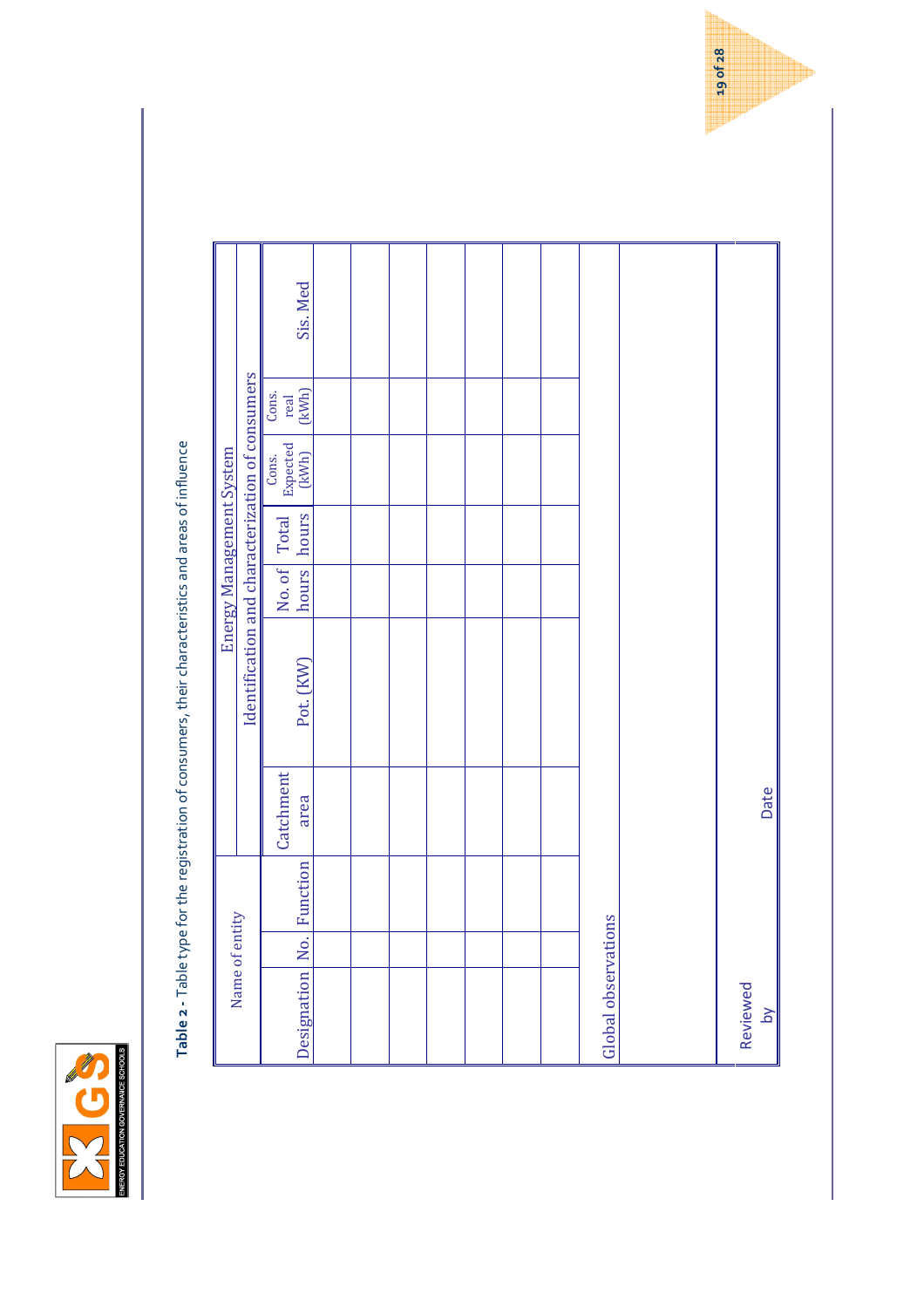

Table 3 - Table type for the registration of consumers by area or sector.  $-10<sup>1</sup>$ Ź ł  $\frac{4}{5}$ codictorian Table 2 - Table type for the

|                     | <b>THE STRAIG STRAIGHTS IS TO THE STRAIGHT OF THE STRAIGHT OF THE STRAIGHT OF THE STRAIGHT OF THE STRAIGHT OF THE STRAIGHT OF THE STRAIGHT OF THE STRAIGHT OF THE STRAIGHT OF THE STRAIGHT OF THE STRAIGHT OF THE STRAIGHT OF TH</b> |                                         |                   |
|---------------------|--------------------------------------------------------------------------------------------------------------------------------------------------------------------------------------------------------------------------------------|-----------------------------------------|-------------------|
|                     | Name of entity                                                                                                                                                                                                                       | Energy Management System                |                   |
|                     |                                                                                                                                                                                                                                      | Characterization of Consumption by area |                   |
| Area                | Function                                                                                                                                                                                                                             | Consumer                                | Power Consumption |
|                     |                                                                                                                                                                                                                                      |                                         |                   |
| Global observations |                                                                                                                                                                                                                                      |                                         |                   |
|                     |                                                                                                                                                                                                                                      |                                         |                   |
| Reviewed by         |                                                                                                                                                                                                                                      | Date                                    |                   |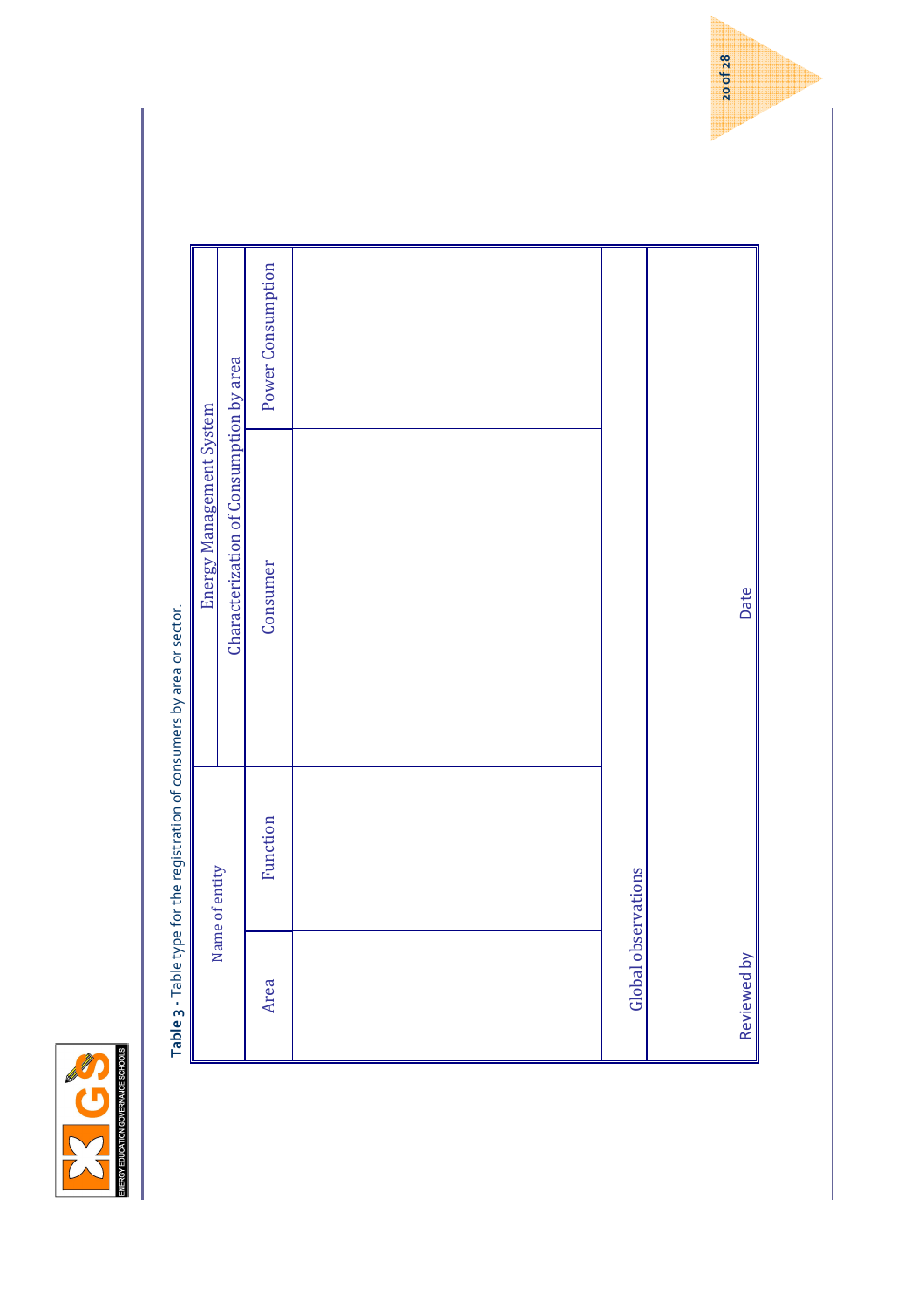

## Step 3 - Energy Accounting. Results Analysis

Within an energy lifting the designation "energy accounting " refers to the processing of data obtained in earlier phases in view of calculating and determining a set of variables and energy indicators.

So, after collecting information on energy consumption and consumers can analyze data in order to characterize the current situation of the facility and establish the baseline from which to set objectives and targets for specific projects.

 If you have already been carried out a survey at a time before energy, information analysis will determine the differences between the two moments and analyze and understand more generally the result of measures have been adopted.

In general, the energy accounting should be performed to determine:

- $\triangleright$  Global consumption in tonnes of oil equivalent (toe), organization, department or section, depending on the period considered and production;
- $\triangleright$  consumption structure, ie the percentage of various forms of energy consumed relative to global consumption - consumption structure;
- $\triangleright$  the distribution of energy consumption over the billing periods or steps - load diagrams;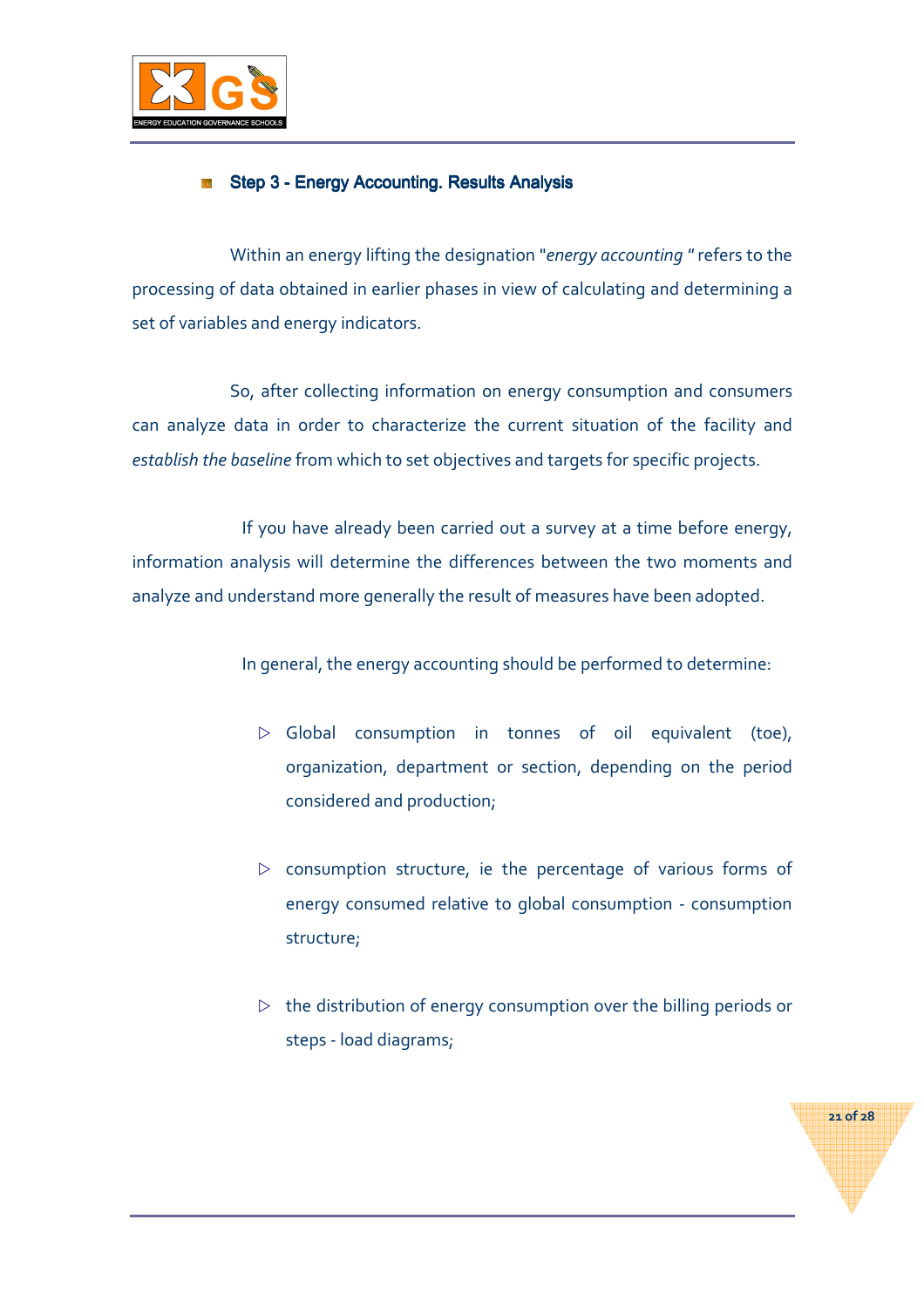

- $\triangleright$  the relationship between forms of energy consumed and production values;
- $\triangleright$  the relationship between global energy consumption and production by linear adjustment methodology or CUSUM;
- $\triangleright$  energy flows in the installation and amounts of energy involved;
- $\triangleright$  the definition of a control chart and its values.

With regard to the most widely used energy indicators, for legal reasons, is the specific consumption. This indicator expresses the amount of energy consumed in toe's, per unit produced. The comparison with the value defined legally as a function of economic activity code, called the specific consumption pattern, compares the situation allows the organization to analyze and calculate the quantities required to reduce consumption over five years if the value is not legal fulfilled.

However, other indicators may be defined for those responsible to consider the interest in energy management. This definition could be based on:

- $\triangleright$  sectoral energy studies;
- $\triangleright$  studies of specific technologies;
- $\triangleright$  objectives of the organization itself.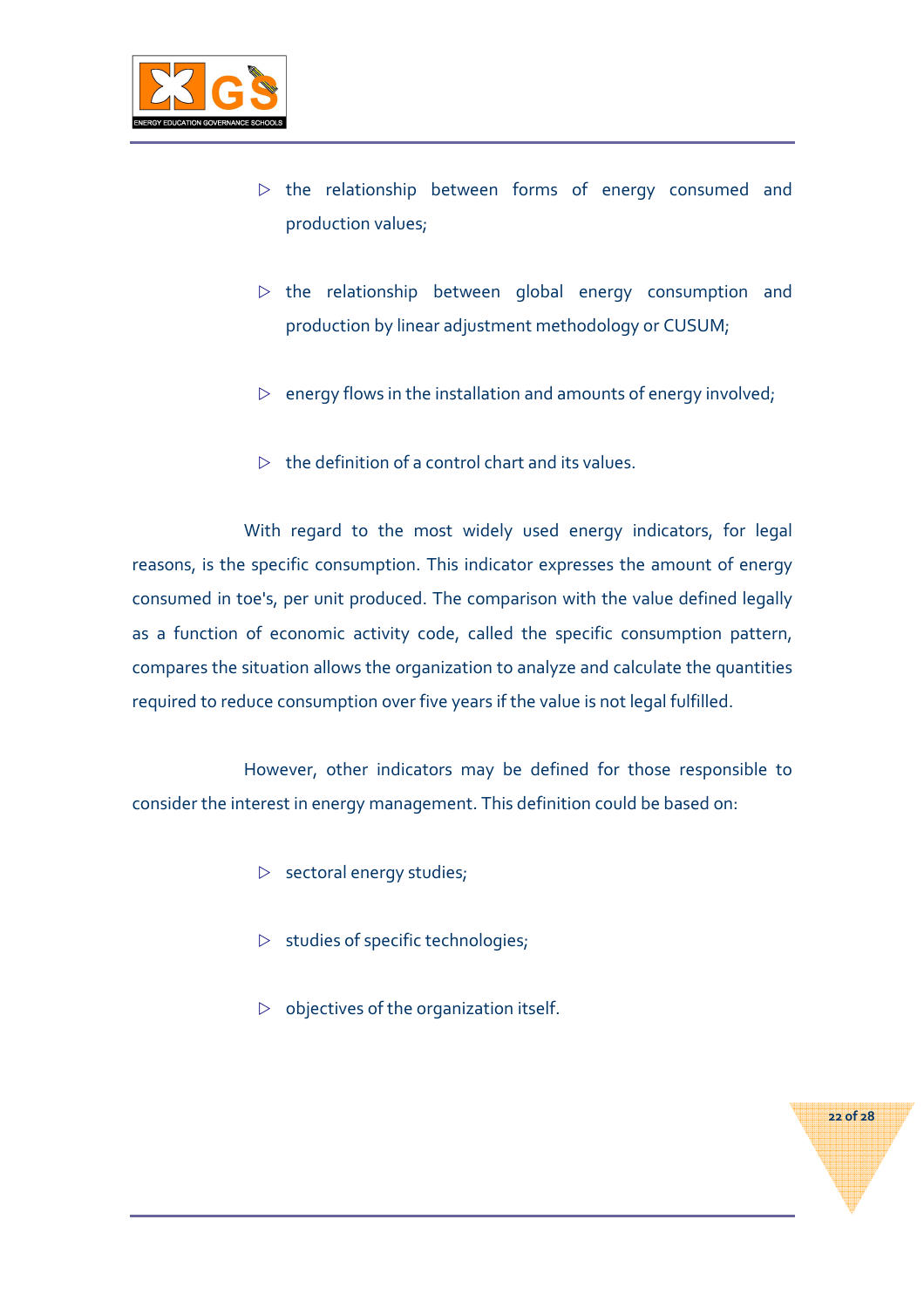

## 3.4 The System Monitoring and registration.

With the completion of lifting energy is the energy manager and his team have a "photographic image " the installation, which can identify the correct points less in energy management. Thus, in a context of sustainability, it is important to ensure a continuous and systematic monitoring of energy consumption, consumers (equipment) and their use schemes.

It is therefore important to implement a system for monitoring and recording of data deemed relevant to ensure "Surveillance" installation, check on the result of measures implemented to evaluate the performance of previously set objectives and targets and identify more quickly consumption deviations.

The implementation of monitoring implies that the variables are selected in advance to monitor and where they should be installed measuring equipment.

It is considered important to stress that monitor consumption beyond the information obtained by actual measurement of energy consumption (through the use of safety devices) may also be made through consumption calculated based on the readings, for example by the difference between readings. In this case it is referred to as indirect measurement.

It is considered good practice for energy management to ensure that at least some 80 to 90% of energy consumption is directly measured. In this context, the successive increase in consumption can be measured directly from a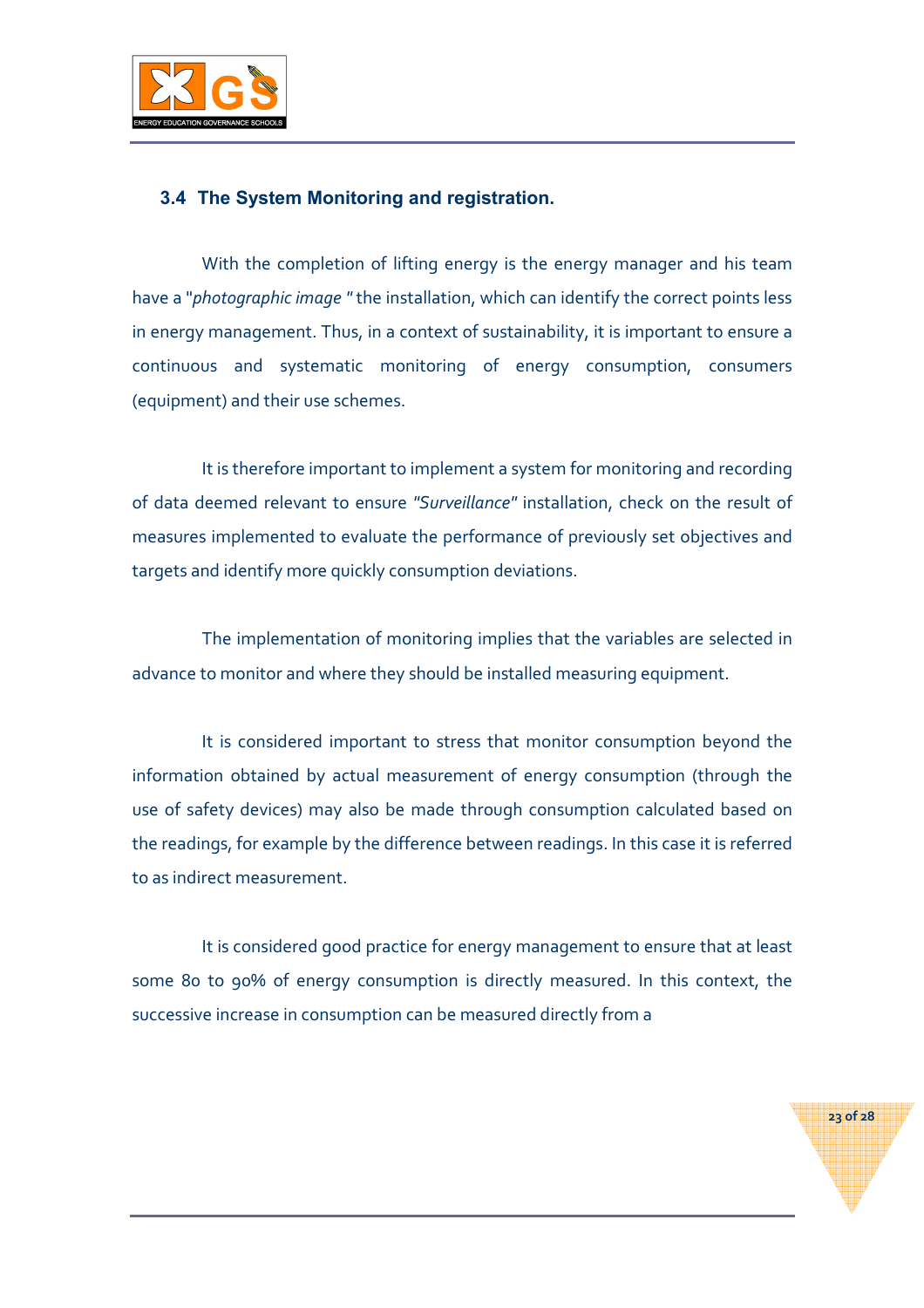

Given the cost of measurement equipment that can represent the implementation of a monitoring system will involve the phased implementation of such equipment. In figure presents an algorithm that can be used to assess the need for implementation or not of a measurement equipment.



To ensure that collection of information regarding the actual consumption is due will define a process to ensure simple and automatic measurement, particularly with the use of equipment that allows for storage of data and send your remote (wireless, Internet, etc.. ).

Another important factor is to ensure adequate procedures for reading consumption and ensure adequate technical capacity in order to ensure that the primary consumers are being monitored. On the other hand it is also important to ensure that a consumer is properly assigned to a consumer.

Figure 4 - Algorithm for the monitoring system.

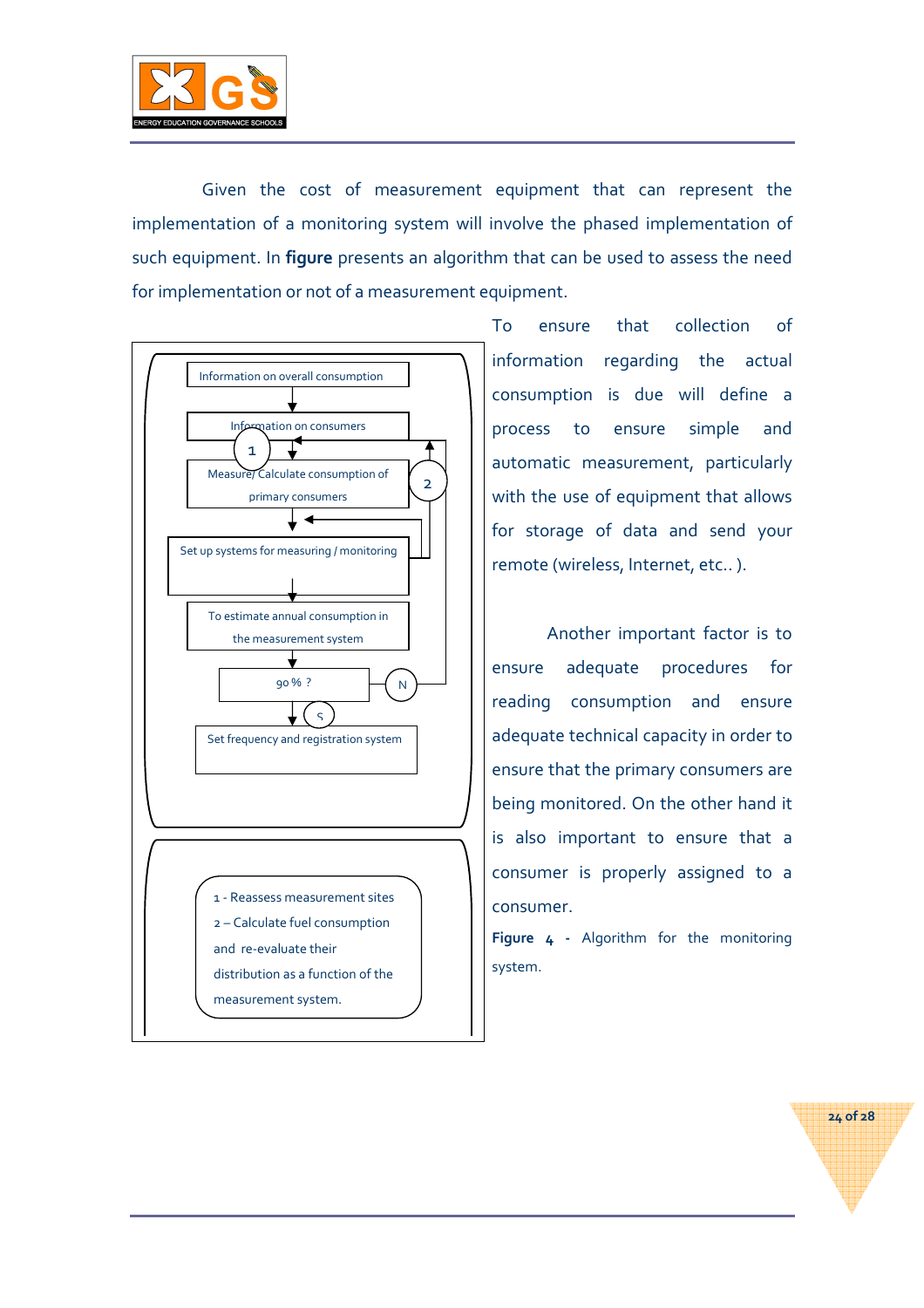

The measurement of consumption alone will not save energy but the actions / measures that result from them. On average, the savings due to implementation of an adequate monitoring system is being 5 to 10% of global consumption early.

Besides ensuring an adequate system for monitoring is also important to implement a registration system that allows, in addition to file the information collected, information processing, and also constitute a fundamental part of the supporting documentation of a management system energy.

The power manager to see an elaborate set of procedures to ensure the collection of information with the desired frequency and effectively, but also ensure their proper registration and processing of information. The documents, including tables that may have been used during the energy survey is a good starting point for monitoring and recording system, provided it is ensured the proper registration of the measuring frequency.

By way of example in the figures below are a few tables kind that could be used as a means of recording and processing of information.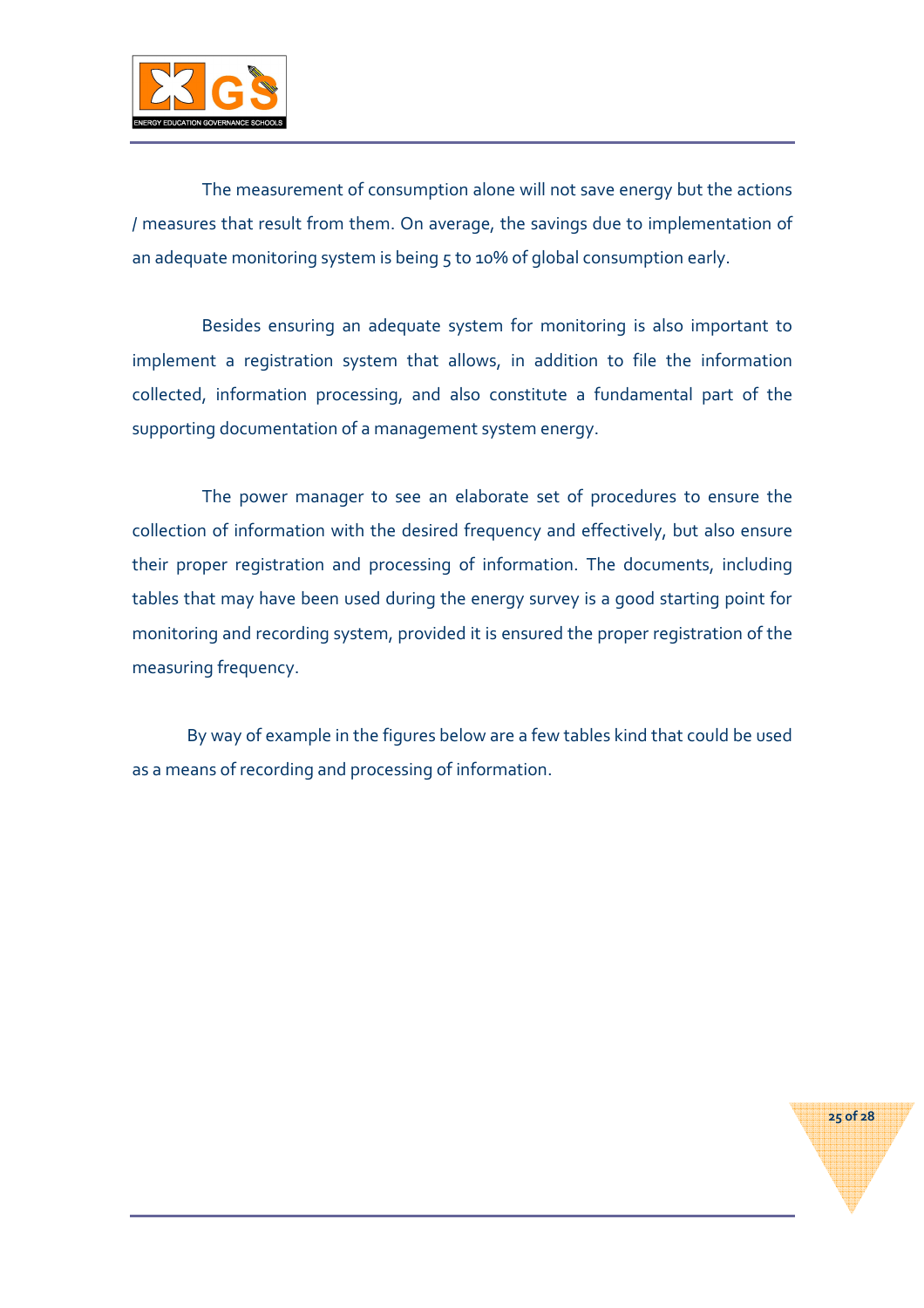

|  |  |  | Table 4 - Type table for registering the electricity consumption |
|--|--|--|------------------------------------------------------------------|
|--|--|--|------------------------------------------------------------------|

|                     |         |                      | <b>Monitoring Consumption Electricity</b> |       |
|---------------------|---------|----------------------|-------------------------------------------|-------|
| Name of entity      |         | <b>Meter Reading</b> |                                           |       |
|                     |         | Freq. Reading        |                                           |       |
| Date                | Reading | <b>Difference</b>    | Remarks                                   | Resp. |
|                     |         |                      |                                           |       |
|                     |         |                      |                                           |       |
|                     |         |                      |                                           |       |
|                     |         |                      |                                           |       |
|                     |         |                      |                                           |       |
|                     |         |                      |                                           |       |
|                     |         |                      |                                           |       |
|                     |         |                      |                                           |       |
|                     |         |                      |                                           |       |
|                     |         |                      |                                           |       |
|                     |         |                      |                                           |       |
|                     |         |                      |                                           |       |
|                     |         |                      |                                           |       |
|                     |         |                      |                                           |       |
|                     |         |                      |                                           |       |
| Global observations |         |                      |                                           |       |
|                     |         |                      |                                           |       |
|                     |         |                      |                                           |       |
|                     |         |                      |                                           |       |
|                     |         |                      |                                           |       |
| <b>Reviewed by</b>  |         |                      | <b>Date</b>                               |       |

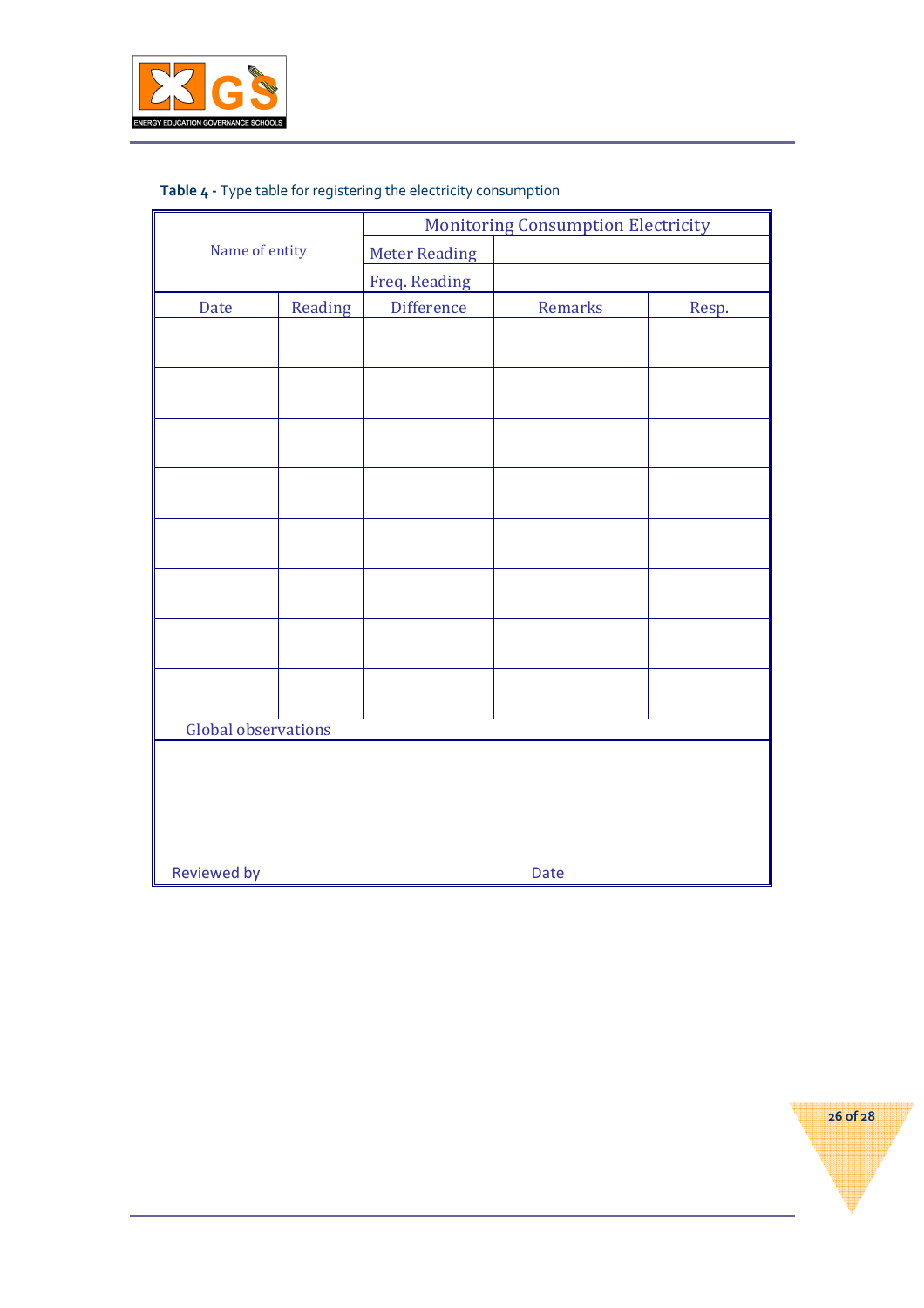

# Table 5 - Table type for the recording of gas consumption

|                            |         |                      | <b>Monitoring of Conjuice Gas</b> |       |  |
|----------------------------|---------|----------------------|-----------------------------------|-------|--|
| Name of entity             |         | <b>Meter Reading</b> |                                   |       |  |
|                            |         | Freq. Reading        |                                   |       |  |
| Date                       | Reading | Difference           | Remarks                           | Resp. |  |
|                            |         |                      |                                   |       |  |
|                            |         |                      |                                   |       |  |
|                            |         |                      |                                   |       |  |
|                            |         |                      |                                   |       |  |
|                            |         |                      |                                   |       |  |
|                            |         |                      |                                   |       |  |
|                            |         |                      |                                   |       |  |
|                            |         |                      |                                   |       |  |
|                            |         |                      |                                   |       |  |
|                            |         |                      |                                   |       |  |
|                            |         |                      |                                   |       |  |
|                            |         |                      |                                   |       |  |
| Global observations        |         |                      |                                   |       |  |
|                            |         |                      |                                   |       |  |
|                            |         |                      |                                   |       |  |
|                            |         |                      |                                   |       |  |
| <b>Reviewed by</b><br>Date |         |                      |                                   |       |  |